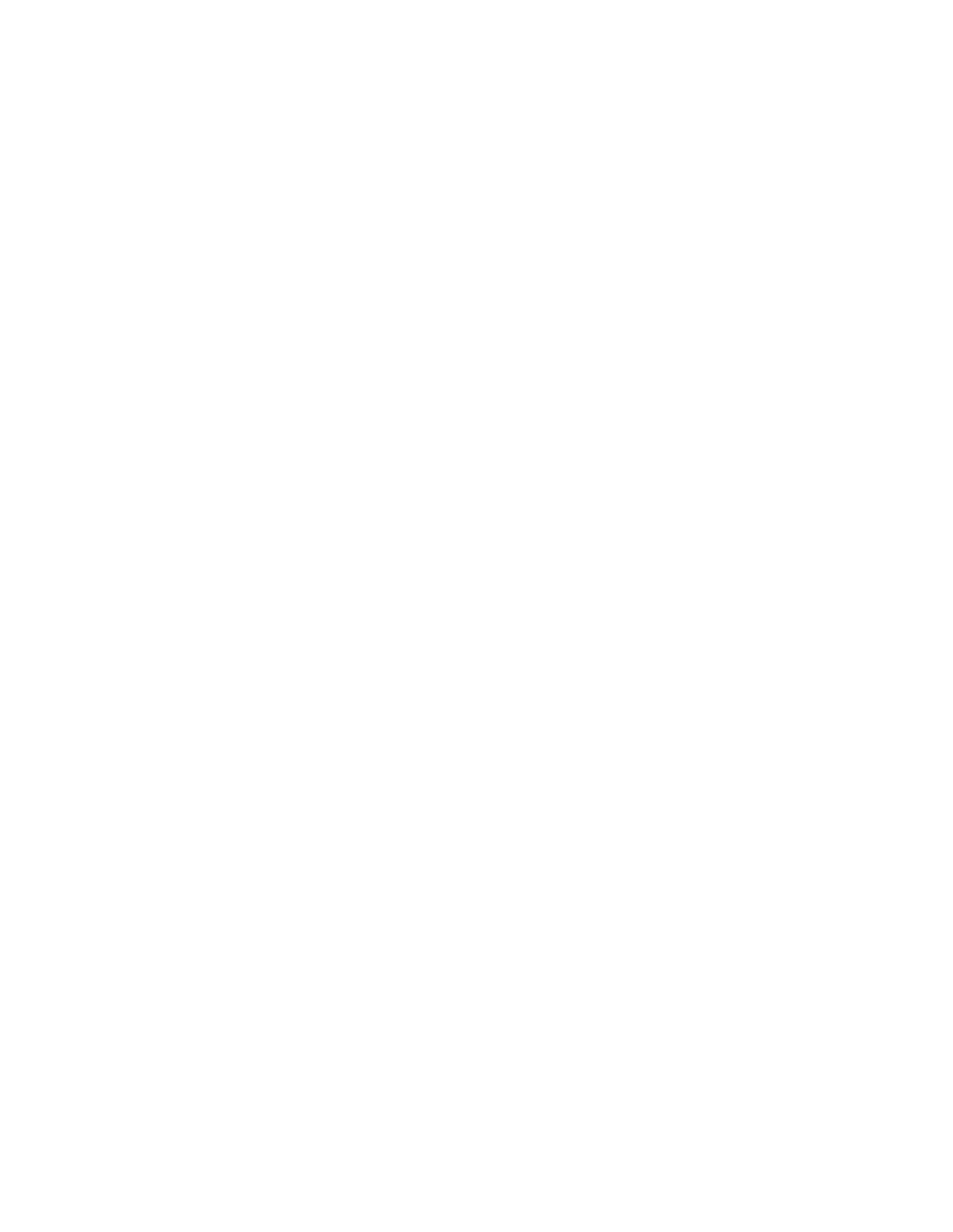# **Leveraging Digital Finance to Scale the Solar Home Systems Market in Pakistan**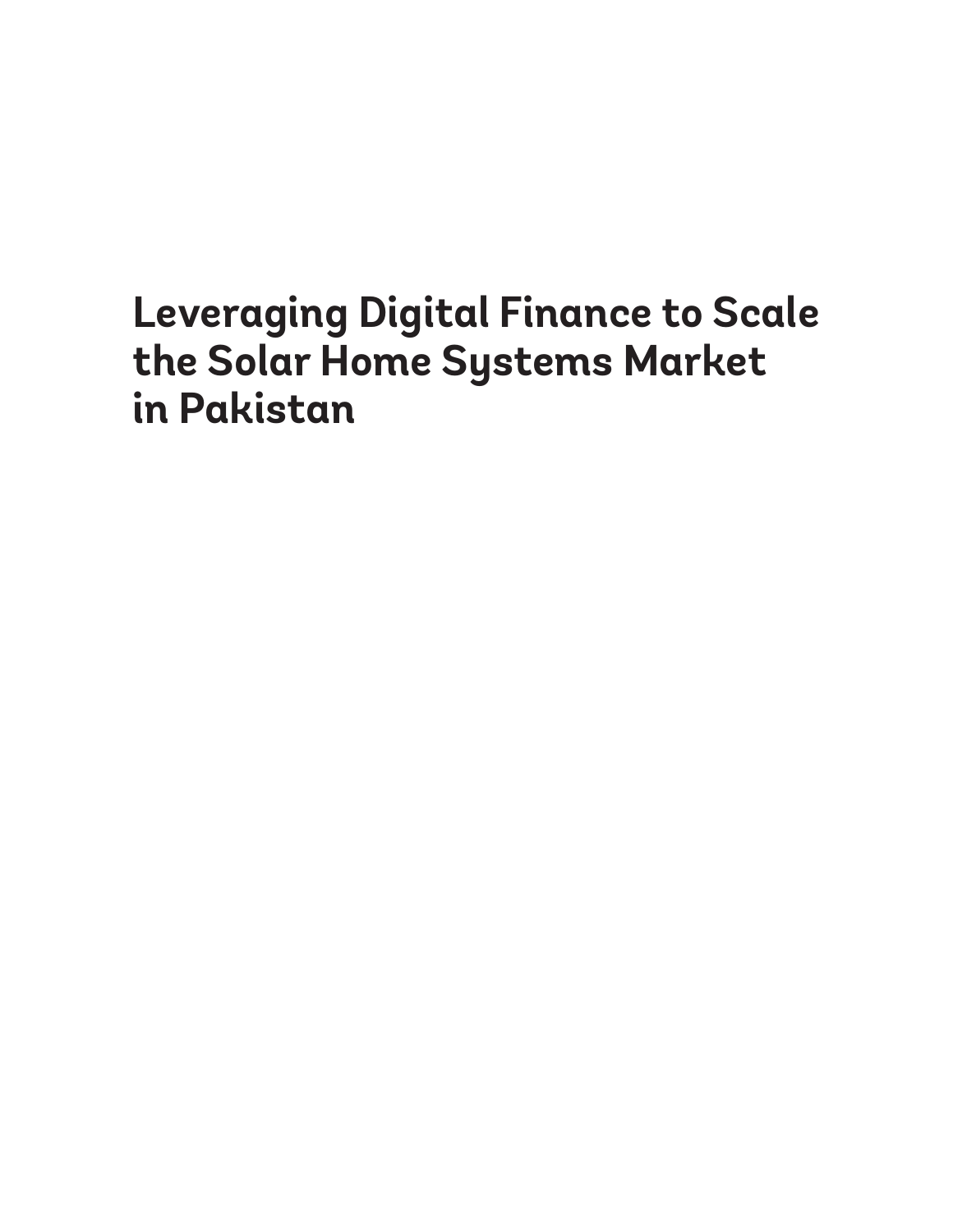#### **ACKNOWLEDGMENTS**

This short report was researched and drafted by Ermeena Malik, utilizing prior research and drafting by Barbara Ungari, Boluwatife Ogundipe, Maha Arshad, and Umul Awan, with guidance and review provided by Oliver Knight. Peer review was carried out by three World Bank Group staff and consultants: Lindsay Caldwell Umalla, Nana Nuamoah Asamoah-Manu, and Zubair K. M. Sadeque. The data in this report derives from a market study carried out between 2020–2021 and 2018–2019.

The work summarized in this report was undertaken by the World Bank under the Pakistan Sustainable Energy Program (P169313), a multiyear technical assistance program in support of the Government of Pakistan. Funding for this study was provided by the Energy Sector Management Assistance Program (ESMAP). Copy editing and design services were provided by Shepherd, Inc.

Copyright © 2022 THE WORLD BANK. All rights reserved. 1818 H St NW, Washington, DC 20433, USA Telephone: +1-202-473-1000 Internet: https://worldbank.org

#### **RIGHTS AND PERMISSIONS**

The material in this work is subject to copyright. Because the World Bank encourages dissemination of its knowledge, this work may be reproduced, in whole or in part, for noncommercial purposes if full attribution to this work is given. Any queries on rights and licenses, including subsidiary rights, should be addressed to World Bank Publications, World Bank Group, 1818 H Street NW, Washington, DC 20433, USA; fax: +1-202- 522-2625; e-mail: pubrights@worldbank.org.

All images remain the sole property of their source and may not be used for any purpose without written permission from the source.

#### **ATTRIBUTION**

Please cite the work as follows: World Bank. 2022. *Leveraging Digital Finance to Scale the Solar Home Systems Market in Pakistan.* Pakistan Sustainable Energy Series. Washington, DC: World Bank.

#### **PHOTO CREDITS**

Front cover: Ibrar Hussain Khattak, Consultant, World Bank Back cover: Syed Muhammad Adnan Shah, Sindh Solar Energy Project, Energy Department, Government of **Sindh** 

#### **DISCLAIMER**

The World Bank does not guarantee the accuracy of the data included in this work and accepts no responsibility for any consequence of their use.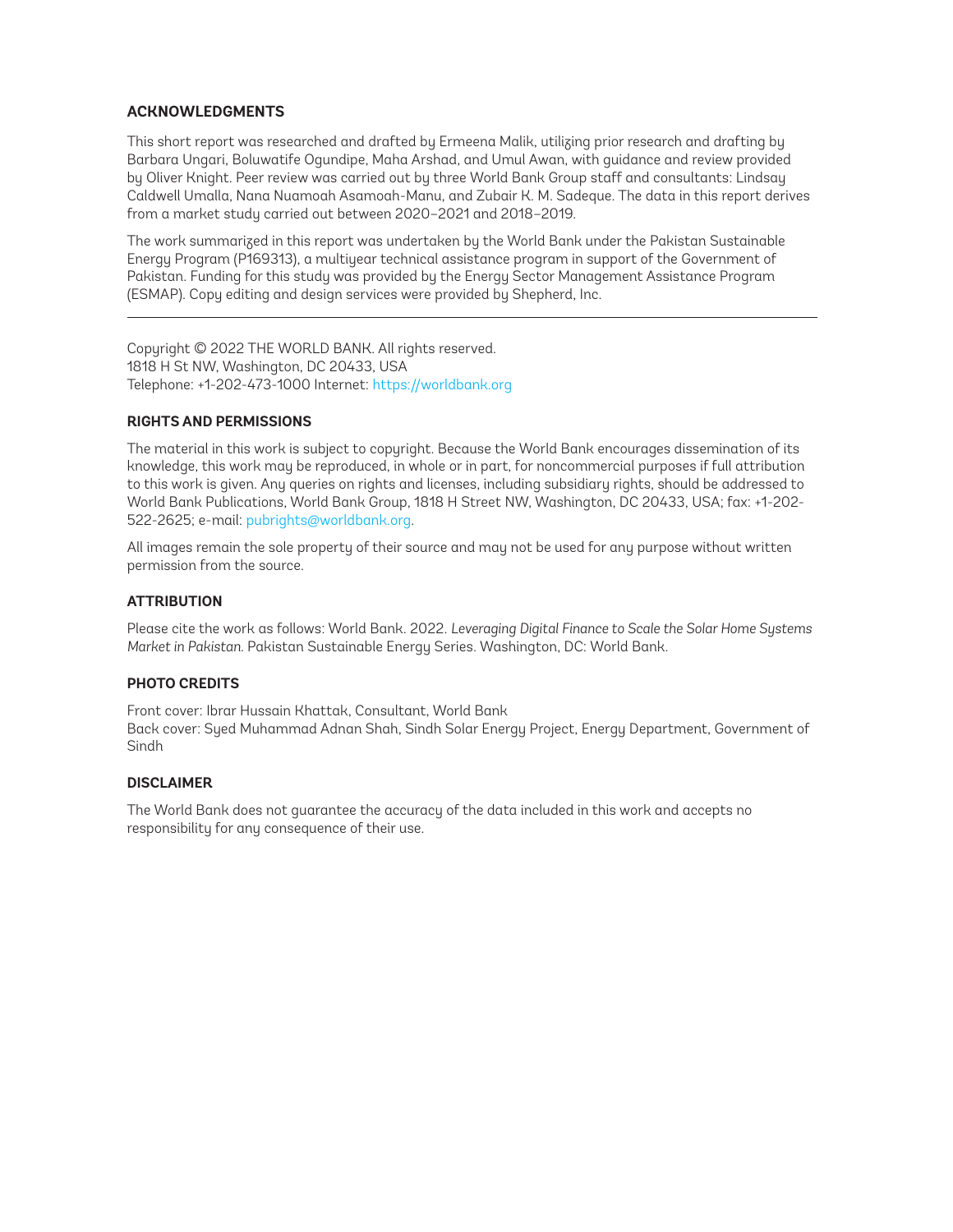# **CONTENTS**

|                                                                  | 2. The Role of Digital Finance in Driving SHS Services-Key Takeaways from SHS        |
|------------------------------------------------------------------|--------------------------------------------------------------------------------------|
|                                                                  | Mobile Wallets Play a Key Role in Making SHS Units Affordable and Convenient  4      |
|                                                                  | OTC Payments through Agent Networks Limit the Effectiveness and Scalability          |
|                                                                  | The Adoption of Mobile Wallets in East Africa was Accelerated by PAYGO Companies 5   |
|                                                                  | High Transaction Fees on Mobile Banking Services Reduce the Affordability of PAYGO 5 |
|                                                                  | Mobile Banking Has the Highest Synergy with On-Network PAYGO 5                       |
|                                                                  | Uneven Development of Mobile Networks and Mobile Banking Services Limits the Growth  |
|                                                                  |                                                                                      |
|                                                                  |                                                                                      |
|                                                                  |                                                                                      |
|                                                                  | Opening the System to Competition: Recent Regulatory Developments  10                |
|                                                                  | 4. Leveraging Mobile Money to Grow SHS Markets in Pakistan: A Case Study of Sindh 12 |
|                                                                  |                                                                                      |
|                                                                  |                                                                                      |
|                                                                  |                                                                                      |
|                                                                  | Barriers to Leveraging Mobile Money for SHS Markets in Pakistan  15                  |
|                                                                  |                                                                                      |
| Appendix A. List of SHS Companies Interviewed for the Report  19 |                                                                                      |
|                                                                  |                                                                                      |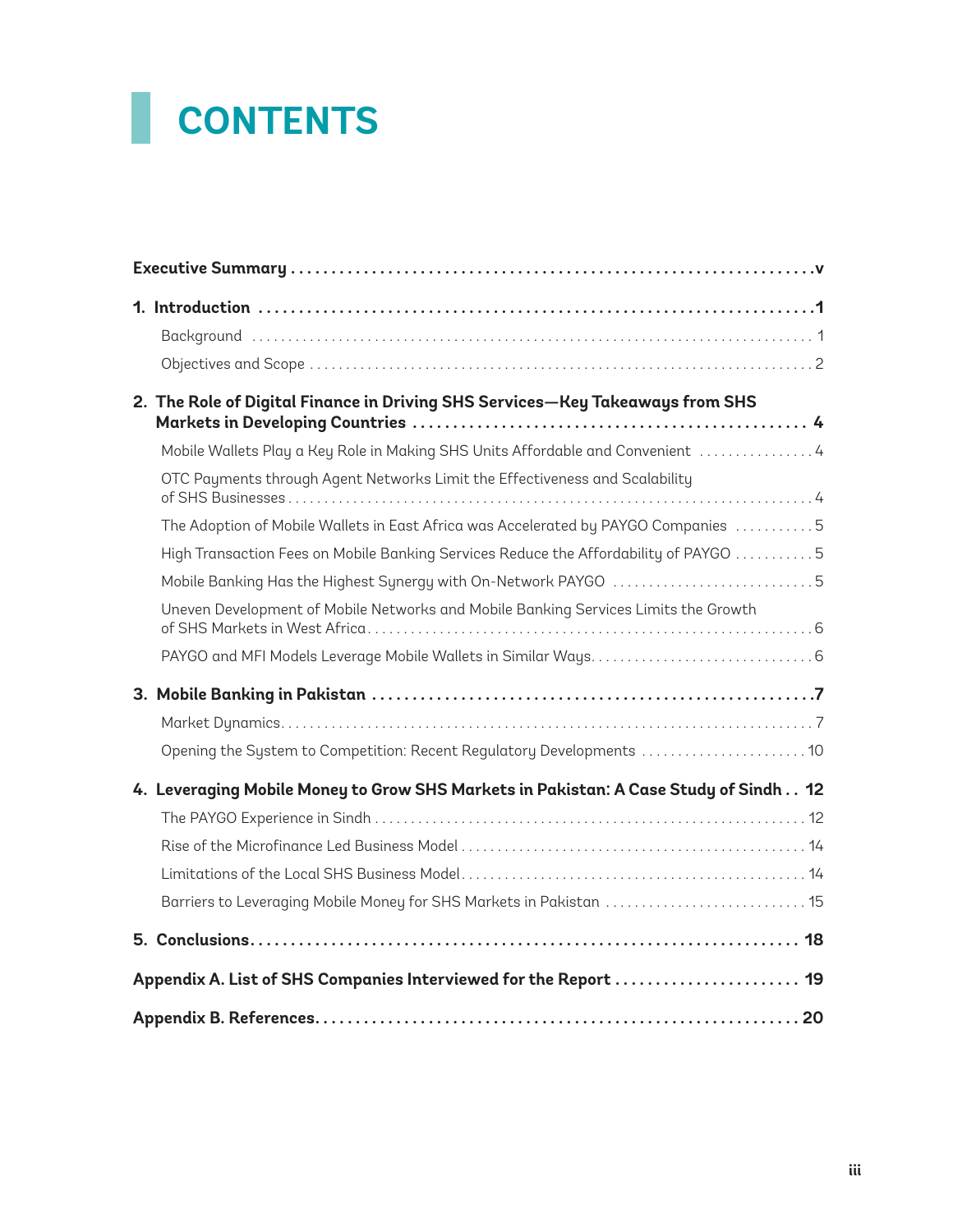#### **Figures**

Figure 3.1: Mobile Banking Transactions in Pakistan by Transaction Channel (Q2, FY13 to Q1, FY21). . . 8 Figure 3.2: Value of Mobile Banking Transactions in Pakistan by Transaction Channel (Q1, FY21). . . . . . 9 Figure 3.3: Volume of Mobile Banking Transactions in Pakistan by Transaction Channel (Q1, FY21).... 9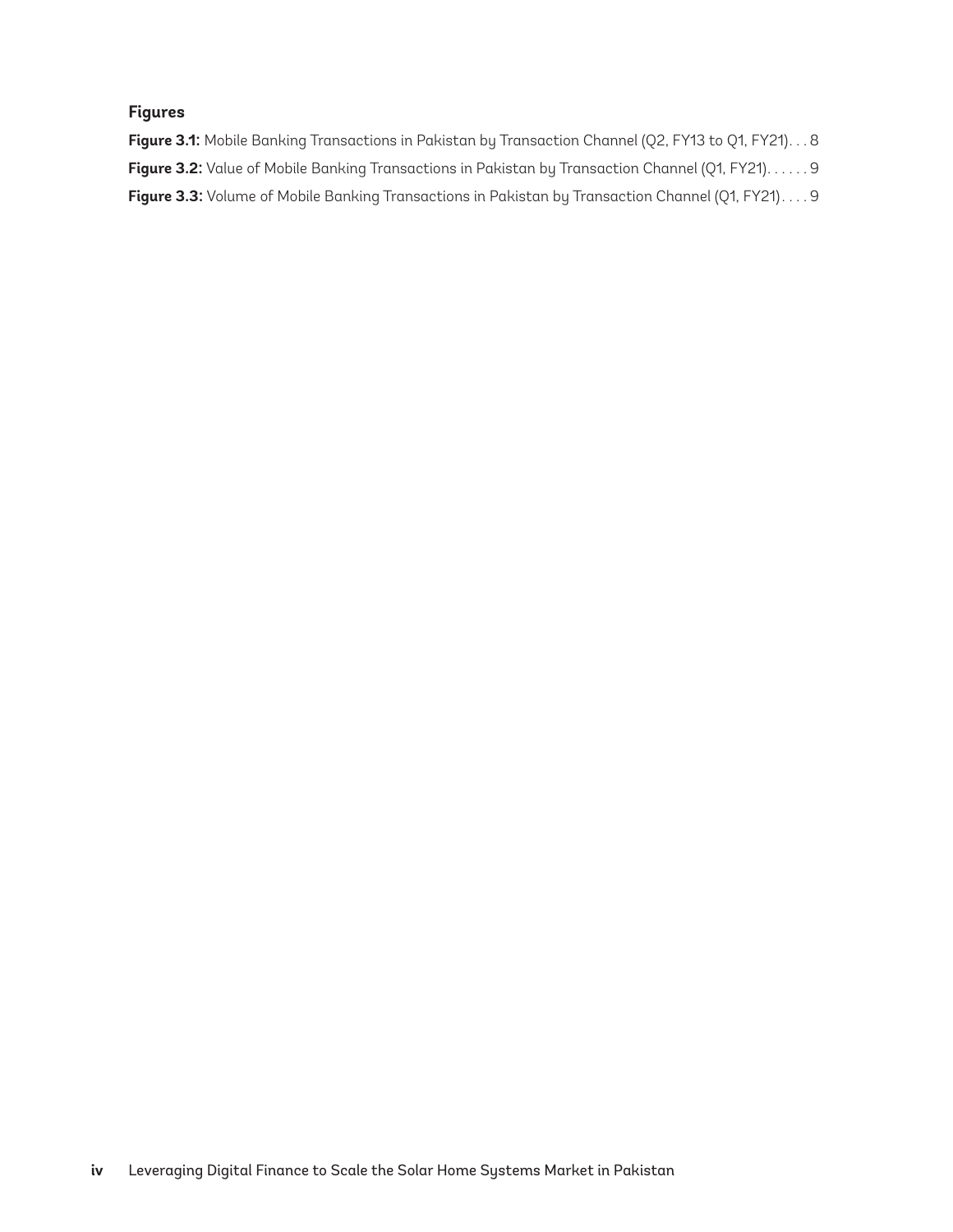# <span id="page-6-0"></span>**EXECUTIVE SUMMARY**

Decentralized solar home systems (SHS), coupled with asset finance, can provide affordable and reliable electricity to the off-grid population in Pakistan and can augment the power supply where the grid is available but the supply of electricity is limited. Pakistan ranks high on the metric of market readiness for SHS technology. In addition, the country has all the underlying system requirements to leverage mobile money services (also known as branchless banking services in Pakistan) for growing the local SHS market. In 2021, there were 191 million cellular mobile subscribers providing mobile phone access to 95 percent of the country's households<sup>1</sup>. The GSM Association estimates that close to 30 million people, or 14 percent of the total population in Pakistan, is covered by a mobile network before having access to the grid.

This brief analysis was compiled by the World Bank to assess the potential for using mobile money services to scale the SHS market in Pakistan. The report explores the synergy between mobile money and SHS businesses and develops a use case for mobile wallets in SHS business models through a case study of the SHS market in Sindh, Pakistan.

# **LIMITATIONS OF THE LOCAL SHS BUSINESS MODEL**

Most SHS technology companies operating in Sindh have outsourced their entire distribution and financing functions to partner microfinance providers (MFPs)<sup>2</sup>, providing only equipment and limited aftersales support to customers. The partnership between MFP and SHS technology companies in Sindh is proving effective—technology companies have reported double digit growth in sales—but SHS provision is still a niche market lacking scale. Although MFPs are successfully providing a ready sales channel for SHS, payment logistics are still considered a weak link in SHS delivery. SHS companies assign low market growth to a lack of digital financial services (specifically mobile wallets) that enable high payment flexibility and have proven to be critical for SHS success in other markets:

- SHS technology providers and MFPs, particularly local microfinance institutions (MFIs), have different business priorities. Most local MFIs offer SHS as a supplement to their core microfinance products and have no separate allocations for marketing or promoting SHS financing. In addition, the relatively higher interest rates and fees charged by the MFPs are an additional cost that has to be borne by the customer.
- The operations of MFIs are not optimized for the SHS business model. Given the low proliferation of mobile wallets and the cost of providing field agent services in sparsely populated rural Sindh, it is

<sup>1</sup> https://www.pta.gov.pk/en/telecom-indicators.

<sup>2</sup> Microfinance Providers (MFPs) include microfinance banks (MFBs) and non-banking microfinance institutions (MFIs).

<sup>&</sup>lt;sup>3</sup> Mobile money services in Pakistan allow access to financial services through two delivery channels; mobile phones (known as mobile wallet, and mobile account transactions) and over-the-counter (OTC) services (through designated mobile banking agents, or at point-of-sale terminals at retails outlets and service kiosks). Although Sindh has a strong network of OTC mobile money locations, mobile money made directly from mobile wallets are much less common.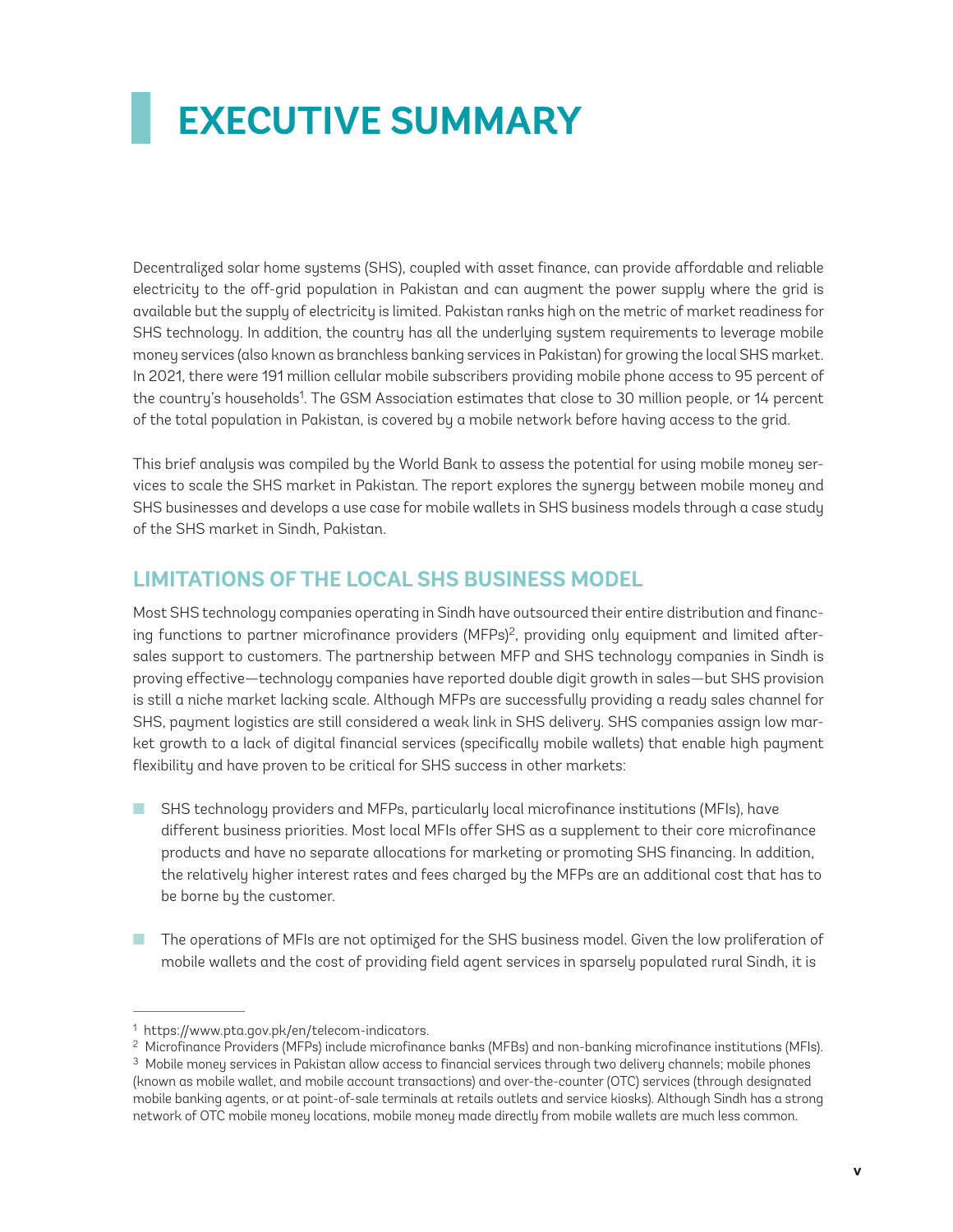next to impossible for local MFIs to provide high payment flexibility to SHS customers, a key factor in the success of the SHS in East Africa. Other operational preferences also play a role; most MFIs rely on outdated management information system (MIS) platforms and manual reporting, which makes critical business functions such as forecasting and trend analysis a huge challenge.

■ The MFP industry has been slow in adopting digital finance. In comparison to commercial banks, MFPs have been slow in adopting technology for delivering financial services, focusing instead on providing client-centric services through a network of field agents. The technology requirements and cost structures for utilizing local payment switches play a role. Local MFIs in particular find mobile money services expensive and lack the resources to integrate with local payment networks or mobile wallets.

## **BARRIERS TO LEVERAGING MOBILE MONEY FOR SHS MARKETS IN PAKISTAN**

Millions of people in Pakistan use mobile money payments, but transaction levels and activity rates remain low. To effectively scale the SHS market in Pakistan's context, the use of mobile wallets needs to increase significantly across all target markets. Simultaneously, local microfinance businesses must align their operations with the needs of the SHS market, integrate more technology solutions into business operations, and develop competencies for digitizing loan payments through the use of mobile money. For the microfinance industry, mobile money can minimize the transaction costs of their portfolios while keeping payment friction to a minimum, effectively circumventing the operational limitations that prevent MFIs from extending their portfolios or targeting new markets in Sindh and elsewhere.

To leverage mobile wallets for growing the SHS market in Pakistan, regulators, telecom companies, banks, MFIs, SHS businesses, and other sector stakeholders must collaborate to first address the following barriers that limit mobile wallet uptake in Pakistan:

- **Technology limitations:** Limited access to unstructured supplementary service data (USSD), a communications technology that delivers mobile financial services to low-income customers, is a major factor contributing to slow growth in mobile wallet accounts. To correct this market failure, the State Bank of Pakistan has recently launched the Asaan Mobile Account (AMA) program.
- **The need for roaming agents:** Currently, roaming agents for mobile banking services are not allowed in Pakistan under normal circumstances, which limits the utility of mobile banking for rural populations that rely mostly on over-the-counter (OTC) transactions for cash deposit and withdrawal services.
- Low digital literacy: Although the new USSD directive will correct an important market failure limiting the growth of the mobile banking sector, potential customers in rural areas will need significant hand-holding—help with understanding the benefits of the technology and assistance with registering a mobile banking account and learning to use it for simple transactions—before there is large-scale adoption of mobile banking in these areas.
- **Insufficient use cases for low-income customers:** Large-scale adoption of mobile banking in Pakistan therefore requires "push" strategies that incentivize or compel rural populations to adopt mobile banking.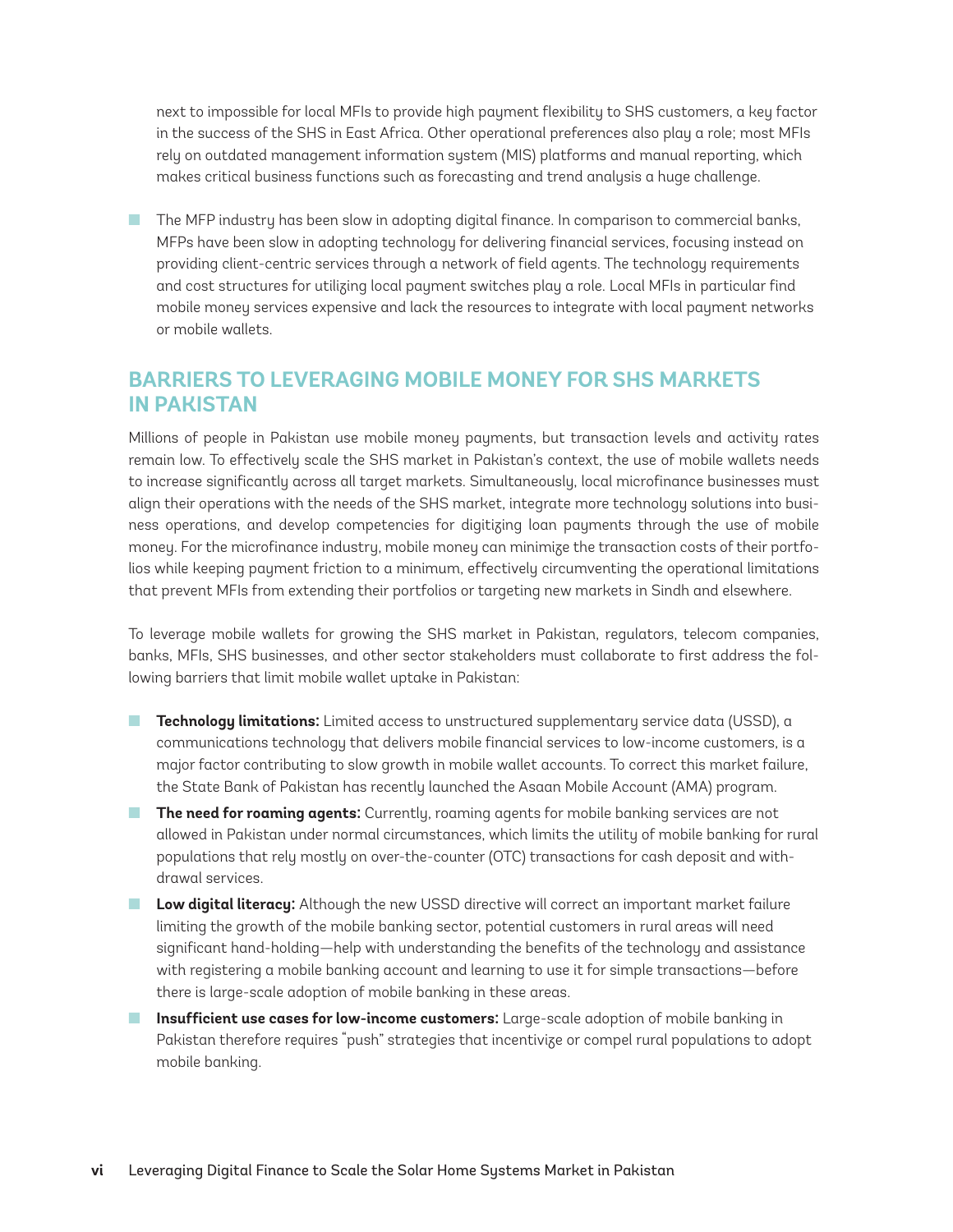# <span id="page-8-0"></span>**1. INTRODUCTION**

Over the past decade, solar home systems (SHS) have emerged as a leading decentralized renewable energy technology for meeting the electricity needs of off-grid populations in developing countries. SHS technology addresses the rural electrification gap without costly extensions in transmission networks, providing an alternative to conventional off-grid energy sources such as kerosene, diesel, and battery-operated torches. While the earliest and largest SHS markets are based in East Africa, SHS provision is now established as a global business with growing markets in West Africa, South and South East Asia, and Latin America. In 2020, the off-grid solar sector as a whole was a US\$1.75 billion annual market, serving 420 million users.<sup>4</sup> More than 1.6 million SHS of various capacities were sold globally in 2020 and SHS, which currently represent about 17 percent of unit sales in the off-grid lighting and appliances sector, are expected to increasingly drive sector growth in the future.<sup>5</sup>

# **BACKGROUND**

In addition to the falling cost of solar technology and efficiency improvements, the success of SHS businesses is attributed to an adapted asset financing mechanism developed around the financial constraints faced by low-income, rural populations. The financing mechanism is continuously evolving with a variety of business models operating at scale. The prevalent pay-as-you-go (PAYGO) model is based on a pioneering technology that allows customers to make a series of small payments to purchase electricity credits from a PAYGO company instead of paying up front for the SHS unit. Once the electricity credit runs out, the customer can top up the system through a mobile banking transaction or by purchasing scratch cards, pin codes, or other forms of credit bought from a local PAYGO agent.<sup>6</sup>

An alternative to PAYGO relies on conventional microfinance to fund the SHS system. The model is typically operated either independently by a microfinance institution (MFI) or nongovernmental organization (NGO), or as a partnership between an MFI/NGO and an SHS equipment provider. This model is viable in countries where MFIs or local NGOs have a strong presence and close relationships with potential SHS customers in off-grid areas.

While digital payments through mobile banking are not a prerequisite for SHS business models, the ability to send and receive digital payments brings transparency, affordability, and scalability to SHS businesses. In effect, digital payments increase the operational margins of SHS businesses and optimize the overall customer experience. In East Africa, PAYGO companies have leveraged the region's ubiquitous mobile phone networks to ease payment logistics and limit the need for maintaining costly agent networks in rural areas. Without mobile banking, PAYGO businesses would need to invest much more

<sup>4</sup> GOGLA, ESMAP, and Lighting Global 2020.

<sup>5</sup> GOGLA 2020.

<sup>6</sup> GSMA 2016.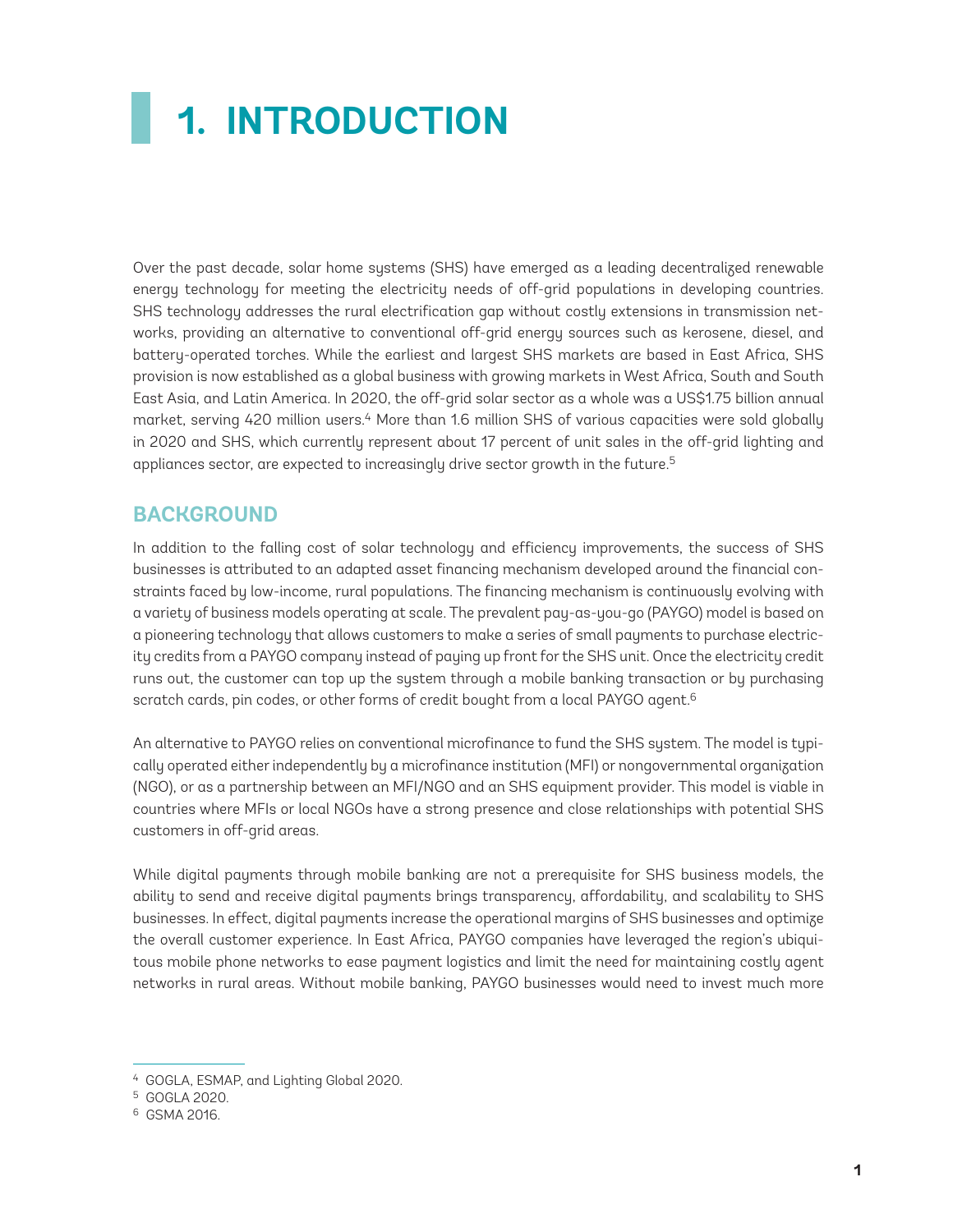<span id="page-9-0"></span>in agent networks, making PAYGO more expensive to scale and less affordable to use when customers factor in the cost and time of travelling to an agent to buy prepaid credits.<sup>7</sup>

## **OBJECTIVES AND SCOPE**

The electricity access rate in Pakistan is highly uncertain, with a considerable variation in reported electrification rates. The most recent national standard of living survey estimates that approximately 91 percent of all households had electricity access in 2019, with household electrification rates of 98 percent in urban and 87 percent in rural areas.<sup>8</sup> In contrast, according to the SE4ALL Global Tracking Framework (GTF) database, only 74 percent of the population had access to electricity in the same year.9 Based on more recent figures for domestic electricity connections reported by the National Power Regulatory Authority (NEPRA), 28 million of the country's 35 million households had access to electricity in 2020, setting the national electrification rate at 81 percent.<sup>10</sup>

Irrespective of the uncertainty around overall electrification, the gap between urban and rural electricity access, both in terms of grid connections and uninterrupted supply, has been evident for many years. The International Finance Corporation (IFC) estimates that approximately 144 million or 78 percent of the population of Pakistan were either not connected to the electricity grid or experienced more then 12 hours of load shedding per day in 2015. As a result, Pakistanis spend nearly US\$2.3 billion each year on low efficiency lighting solutions, such as kerosene, diesel generators, and battery-powered torches.11

Decentralized SHS technology, coupled with asset finance, can provide affordable and reliable electricity to the off-grid population in Pakistan and can augment the energy supply where the grid is available but the electricity supply is limited. Pakistan ranks high on the metric of market readiness for SHS. For instance, the country received an exceptionally high "demand pillar score" and a relatively high "supply pillar score" (97 and 100, respectively) in the most recent pay-as-you-go Market Attractiveness Index. The demand pillar score represents a weighted average of market size, ability to pay, and willingness to pay. Since a large share of the country's population has experience with credit and kerosene is not subsidized, Pakistan scored exceptionally well on "willingness to pay."<sup>12</sup>

In addition, the country has all the underlying system requirements to leverage mobile banking for growing the local SHS market. The cellular mobile network in Pakistan has expanded rapidly to provide mobile phone access to 95 percent of households, and the mobile banking industry has grown to 15 financial institutions<sup>13</sup> with more than 66 million mobile banking accounts registered in the country.<sup>14</sup> The GSMA, the global association for the mobile industry, estimates that close to 30 million people, or 14 percent of the total population in Pakistan, is covered by a mobile network before having access to the grid.15

- <sup>14</sup> SBP 2021.
- <sup>15</sup> GSMA 2017.

<sup>7</sup> Waldron and Faz 2016.

<sup>8</sup> "Pakistan Social & Living Standards Measurement Survey (PSLM) 2018–19 National/Provincial (Social Report)" 2019.

<sup>9</sup> SE4ALL 2019.

<sup>10</sup> NEPRA 2020.

<sup>11</sup> "Pakistan Off-Grid Lighting: Consumer Perceptions Study Overview" 2015.

<sup>12</sup> Lighting Global 2019.

<sup>13</sup> Hassan 2020.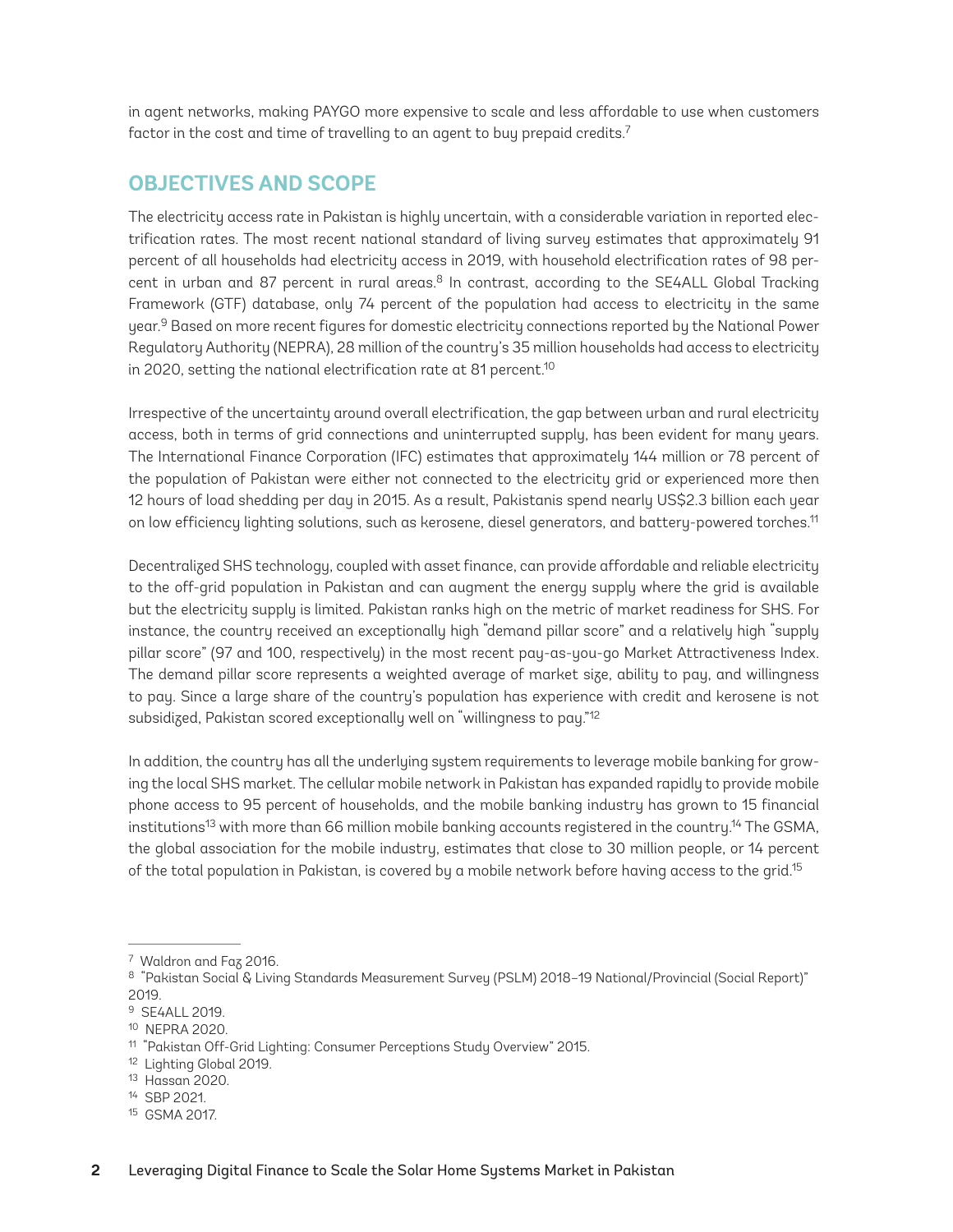This brief analysis was compiled by the World Bank to assess the potential for using mobile banking to scale the SHS market in Pakistan. The findings will support implementation of the Sindh Solar Energy Project by the Government of Sindh,<sup>16</sup> and inform the World Bank's advice to various federal and provincial government agencies on increasing access to electricity. Initial research for the assessment was carried out in 2019 and updated in June 2021 to reflect recent industry developments.

The report explores the synergy between mobile banking services and SHS businesses, and develops a use case for mobile wallets in SHS provision through a case study of the SHS market in Sindh, Pakistan. The report draws heavily on international experience to establish the efficacy of mobile wallets for scaling SHS and addresses the following important knowledge gaps in Pakistan's context: To what extent are mobile banking in general and mobile wallets in particular used to collect SHS financing payments in Pakistan?<sup>17</sup> Are there any immediate barriers that curtail or limit the use of mobile wallets by both technology companies and microfinance providers (MFPs) involved in SHS delivery and how can these be addressed?18 As a corollary, the report also documents the incidence of both mobile wallet and over-thecounter (OTC) transactions and barriers that are limiting the overall growth in mobile wallets.

<sup>&</sup>lt;sup>16</sup> This project is financed by the World Bank and was approved in 2018. Further details are available on the World Bank website. <https://projects.worldbank.org/en/projects-operations/project-detail/P159712>.

<sup>17</sup> Mobile money (also known as Branchless Banking or mobile payment) services in Pakistan are delivered through two channels; a partially digital transaction facilitated by a physical agent of the branchless banking company (known as an over the counter or OTC transaction) or a fully digital transaction known as a mobile wallet or m-wallet transaction.

<sup>&</sup>lt;sup>18</sup> The primary research in this report relies on interviews with SHS technology providers only. All information related to MFPs and their experience with digital financial technologies relies on secondary sources only.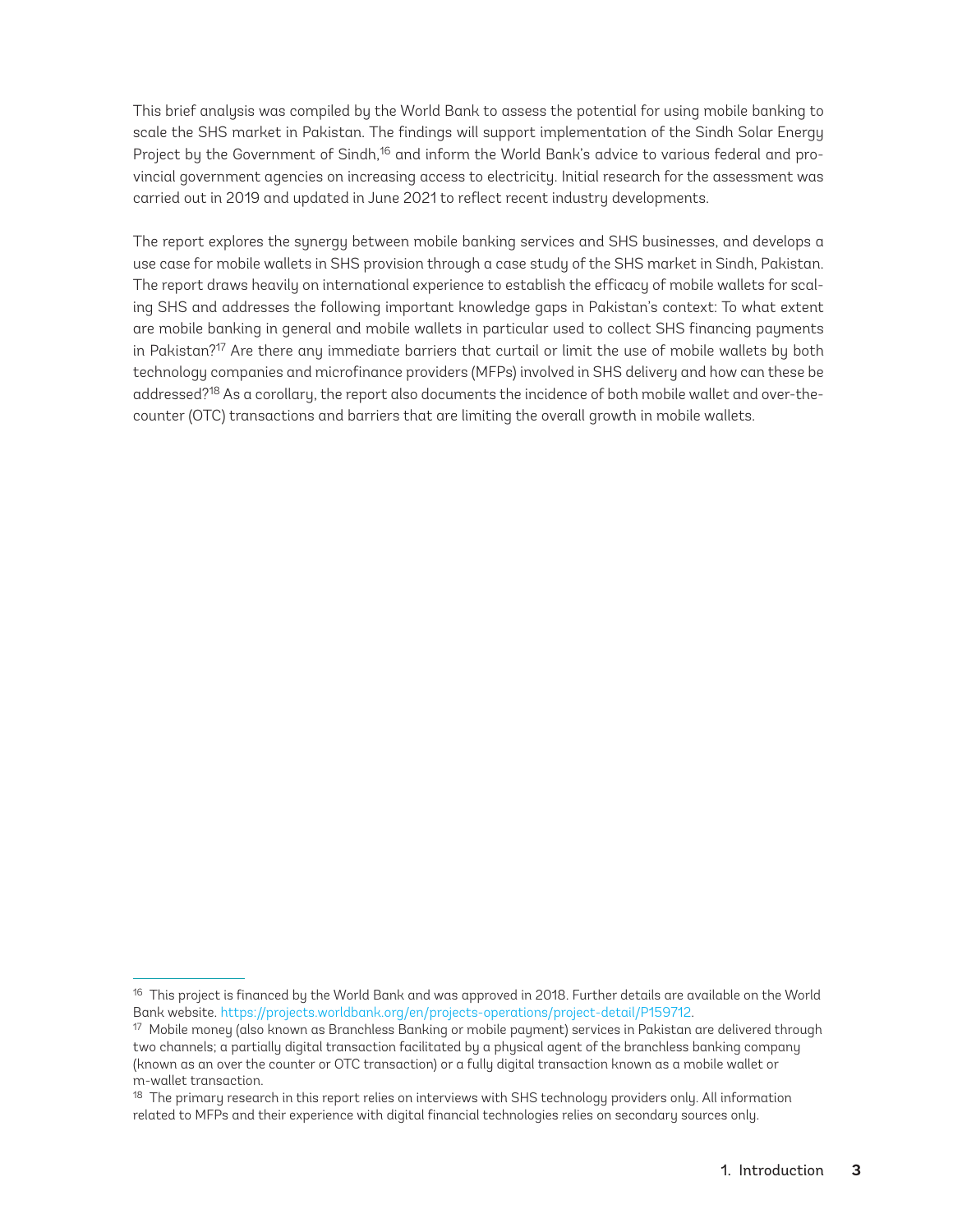# <span id="page-11-0"></span>**2. THE ROLE OF DIGITAL FINANCE IN DRIVING SHS SERVICES—KEY TAKEAWAYS FROM SHS MARKETS IN DEVELOPING COUNTRIES**

Digital finance technologies such as mobile banking have the potential to transform business operations across most industries by easing payment logistics, reducing transaction costs, and providing access to new markets. In East Africa, pay-as-you-go (PAYGO) companies have established an entire business model that relies on mobile banking to provide asset financing on highly flexible terms to low-income solar home system (SHS) customers. The asset financing model for SHS, in both the PAYGO and MFI adaptations has been replicated globally with different outcomes. Lessons drawn from these global experiences underscore the significance of mobile banking for scaling SHS businesses.

## **MOBILE WALLETS PLAY A KEY ROLE IN MAKING SHS UNITS AFFORDABLE AND CONVENIENT**

To improve the affordability of SHS units, PAYGO businesses in East Africa (M-KOPA, Felix International, Off-grid Electric, Azuri, and BBox) employ financing mechanisms adapted to rural income patterns in their host markets. Although PAYGO companies use both mobile wallets and OTC transactions to receive payments from customers, mobile wallets offer a degree of flexibility that is highly valued by financially constrained customers with little income stability. Compared to OTC transactions, mobile wallets give customers more control over their SHS usage and payments, reducing payment friction and improving the overall customer experience.<sup>19</sup>

# **OTC PAYMENTS THROUGH AGENT NETWORKS LIMIT THE EFFECTIVENESS AND SCALABILITY OF SHS BUSINESSES**

In regions with intermittent or low mobile network coverage and a low proliferation of mobile wallet accounts, PAYGO companies typically sell off-network hardware embedded with a microcontroller to enable/disable usage based on a code that customers manually enter into the device through a product-integrated keypad (Azuri Technologies, Off-Grid: Electric, Quetsol, Simpa Networks, Sun Transfer) or a handheld, infrared remote control unit (Fenix International, Lumeter). Much like prepaid mobile phone credit, PAYGO customers make an OTC transaction with a company appointed agent in their area to purchase energy credits in the form of the 12 digit code.<sup>20</sup>

<sup>&</sup>lt;sup>19</sup> Waldron and Faz 2016.

<sup>20</sup> Winiecki and Kumar 2014.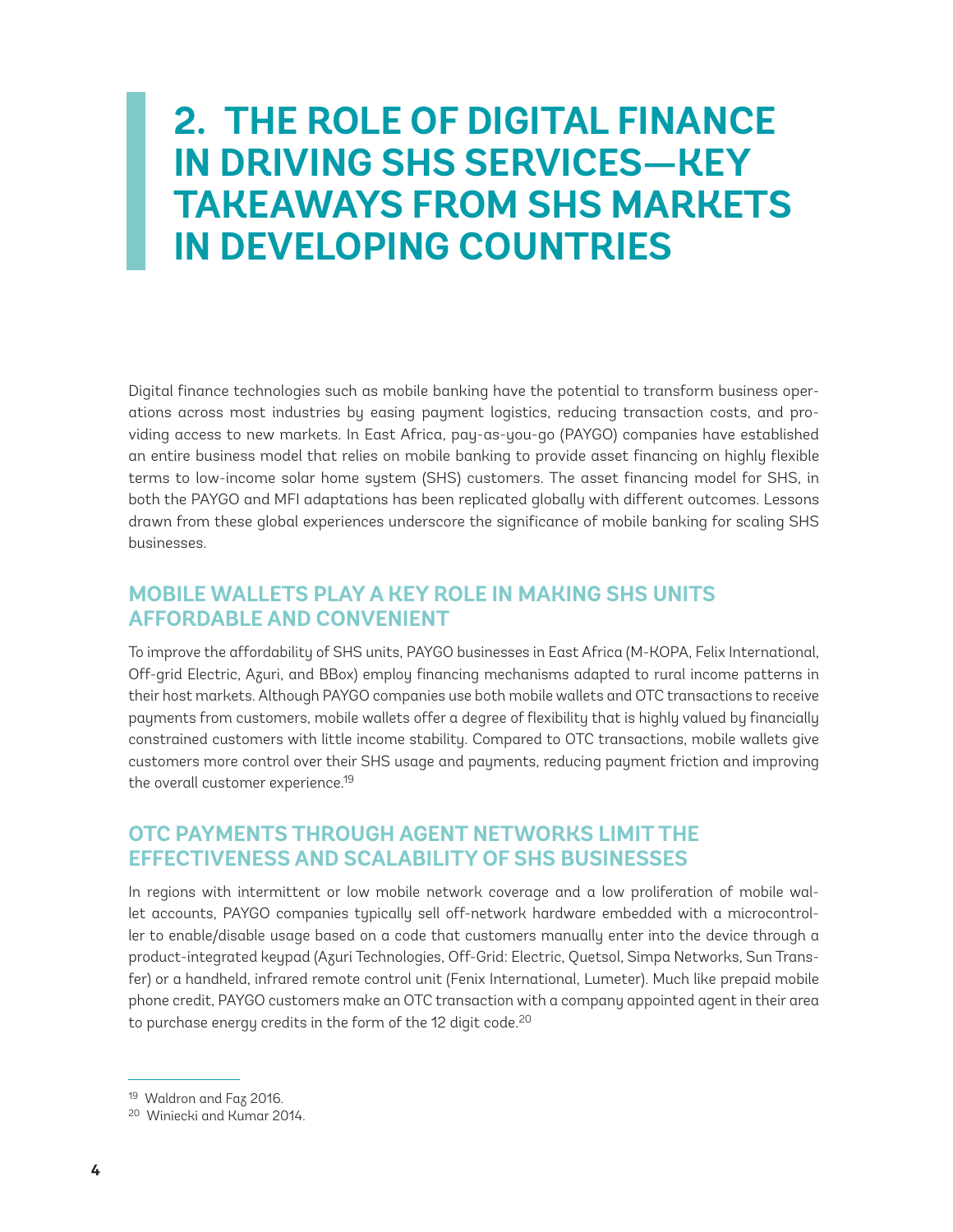<span id="page-12-0"></span>Since the off-network system does not rely on a mobile signal to operate, this PAYGO model and the associated OTC payment validation method offer several advantages, particularly in areas with a weak mobile network and low use of mobile money. However, the high cost of maintaining agent networks in remote areas and the resulting high price charged to customers are major disadvantages of this system. Beyond cost, OTC payments through an agent increase payment friction and impact the customer experience. Payment logistics can also be a significant hurdle for customers—some rural customers need to walk many kilometers every time they want to make a payment—and this can often be a major reason why customers fall behind or halt payments entirely.<sup>21, 22</sup>

# **THE ADOPTION OF MOBILE WALLETS IN EAST AFRICA WAS ACCELERATED BY PAYGO COMPANIES**

According to a Consultive Group to Assist the Poor (CGAP) survey of leading East African PAYGO solar companies, 30 to 50 percent of PAYGO customers use mobile money for the first time to access PAYGO energy services. PAYGO providers in East Africa have developed capacities to improve digital literacy in their target markets, raised consumer awareness about the use and benefits of mobile wallets, actively assisted customers to register for mobile wallets, and trained them in their use. As a result, PAYGO solar companies are now among the largest bill-pay recipients on mobile money platforms in Kenya, Uganda, and Ghana.23

# **HIGH TRANSACTION FEES ON MOBILE BANKING SERVICES REDUCE THE AFFORDABILITY OF PAYGO**

Mobile money payments are not free and have been shown to impact the affordability of PAYGO products in markets where transaction fees charged by network operators are high. In some markets, the cost of using mobile payment for PAYGO can increase the cost of an SHS system by up to 20 percent. Mobile money service providers are working to reduce these fees; for instance M-Pesa has removed fees on small transactions through its M-Pesa Kadogo Initiative.<sup>24</sup>

# **MOBILE MONEY HAS THE HIGHEST SYNERGY WITH ON-NETWORK PAYGO**

Most PAYGO companies in the fast SHS markets in East Africa use the region's extensive mobile network coverage to deploy on-network PAYGO systems. The synergy between digital finance and SHSs is relatively high in these markets. The ability to remotely control and monitor the PAYGO hardware, coupled with mobile wallets, has enabled PAYGO companies to effectively integrate consumer finance into their business models and rapidly achieve scale. Customers can make instant payments through mobile money platforms backed by telecom companies (M-Pesa, MTN Mobile Money, Orange Money, Tigo Cash) or commercial banks (MasterPass). When the payment is received by the PAYGO provider, the system is automatically unlocked using the Global System for Mobile Communications (GSM)–enabled technology (also known as the machine to machine or M2M technology) embedded in the system, and

<sup>21</sup> Waldron and Faz 2016.

<sup>22</sup> Allet and Wildberger 2018.

<sup>23</sup> Waldron and Faz 2016.

<sup>24</sup> Harrison and Adams 2017.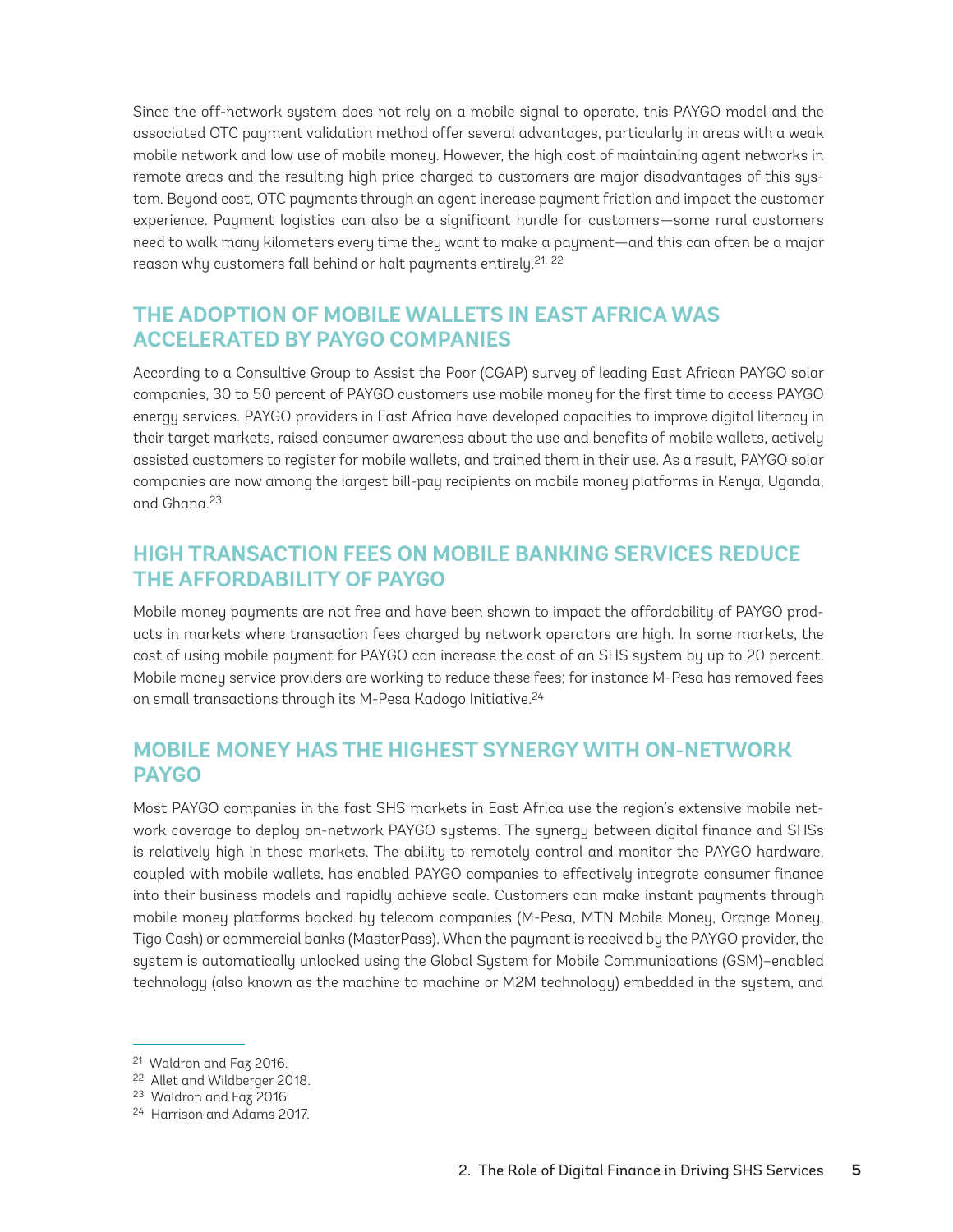<span id="page-13-0"></span>the device remains unlocked for a certain time depending on the amount of payment.<sup>25</sup> Together with GSM-enabled devices that can be turned off remotely, small value digital payments are considered a key attribute of the PAYGO business model deployed in East African countries.

### **UNEVEN DEVELOPMENT OF MOBILE NETWORKS AND MOBILE MONEY SERVICES LIMITS THE GROWTH OF SHS MARKETS IN WEST AFRICA**

In West Africa, digital finance is still at an early stage of development and PAYGO providers are rare. Few customers in the region subscribe to mobile wallets and OTC agents are geographically dispersed and not proficient enough with payment processes to assist customers. Insufficient network coverage, complicated and network-specific payment procedures, and a lack of interoperability are also common issues in the region.26

## **PAYGO AND MFI MODELS LEVERAGE MOBILE WALLETS IN SIMILAR WAYS**

SHS providers see various advantages in building partnerships with financial service providers, such as MFIs and there is a growing demand for rural MFIs to provide end-user finance in the SHS industry. In this model, referred to as the two-hand model, MFIs provide financing for SHS units and leverage their field networks to manage loan repayments and facilitate product marketing and distribution.<sup>27</sup> By using mobile wallets for loan disbursement and repayment, MFIs and PAYGO providers derive similar benefits from the flexibility and convenience provided by mobile banking.

Bangladesh is a key MFI-led market for SHS sales, where more than 4.1 million systems have been deployed to date, providing electricity services to over 14 percent of the country's population.<sup>28</sup> The country's largest SHS provider, Grameen Shakti, ran a pilot between 2016 and 2018 to offer automated payment services to 1.6 million Grameen Shakti customers living in remote areas and is reportedly developing its own mobile banking service to facilitate Grameen Shakti customers.29

<sup>25</sup> Mazzoni 2019.

<sup>26</sup> Allet and Wildberger 2018.

<sup>27</sup> Allet and Wildberger 2018.

<sup>28</sup> Cabraal et al. 2021.

<sup>29</sup> Khanam 2020.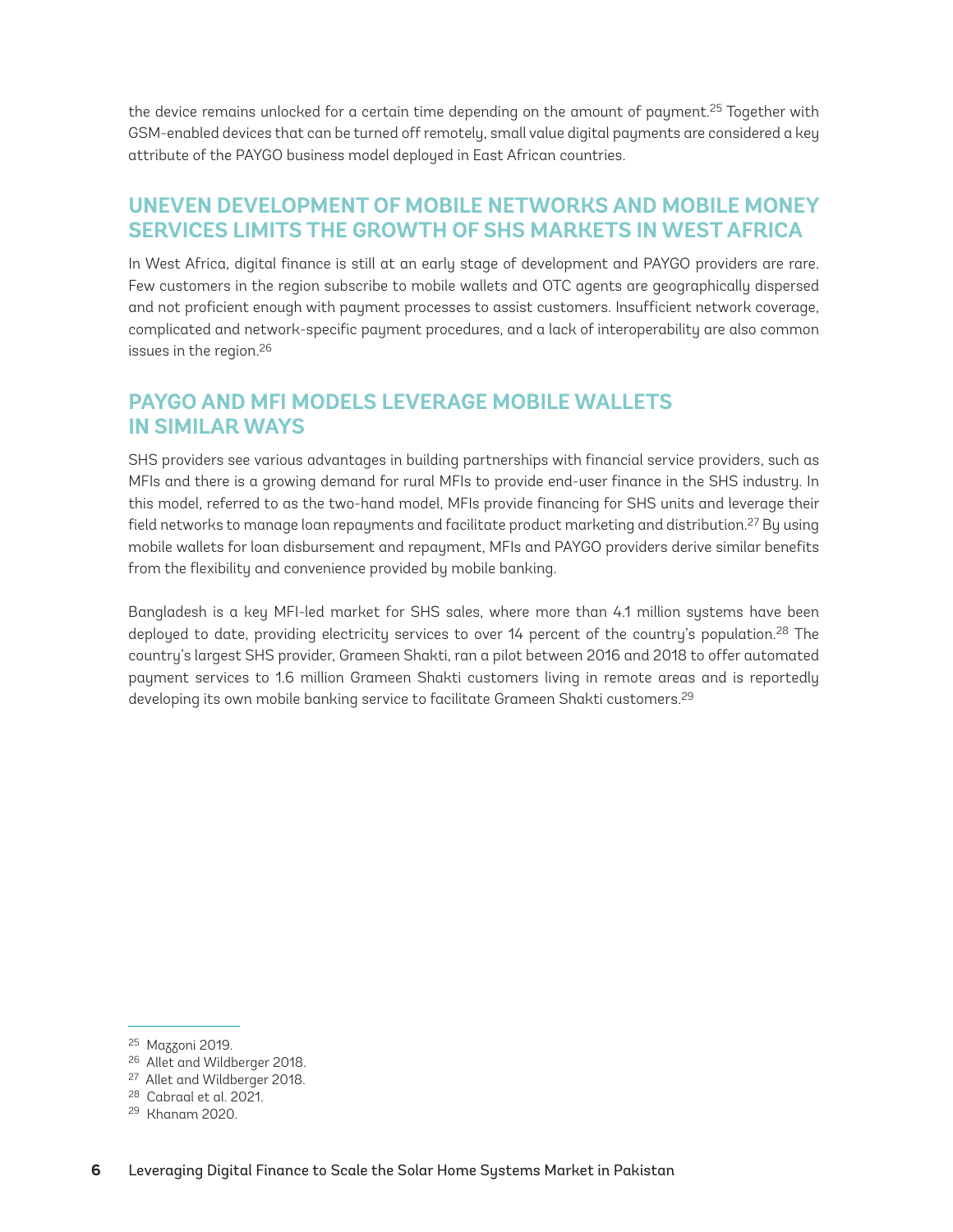# <span id="page-14-0"></span>**3. MOBILE BANKING IN PAKISTAN**

Mobile banking (also called branchless banking and mobile financial services) represents an alternative to conventional banking transactions through brick-and-mortar bank branches. Instead, mobile banking allows access to financial services through delivery channels such as mobile phones (known as mobile money, mobile wallet, and mobile account transactions) and over-the-counter (OTC) services through designated mobile banking agents, or at point-of-sale terminals at retails outlets and service kiosks.

The first mobile banking service in Pakistan was launched in 2009 as an OTC service offered under the Easypaisa brand by Telenor, a leading telecom company. The service was advertised as an effective way to send or receive money and pay utility bills and became instantly popular with rural households who derive substantial income from remittances.<sup>30</sup> In 2010, Telenor added a "mobile wallet" service to its Easypaisa mobile banking suite. Since then the industry has grown to 15 financial institutions $31$ offering mobile money services in Pakistan through more than 72 million registered mobile money accounts.32

### **MARKET DYNAMICS**

Over the last decade, mobile banking companies in Pakistan have leveraged growing cellular mobile coverage and mobile phone proliferation to establish mobile banking networks throughout the country. The cellular network in Pakistan had more than 167.3 million subscribers in 2020, with mobile phone access available to 95 percent of the country's households. More than 68 percent of the population had 4G coverage during the same year.<sup>33</sup> Although nearly one-half of the country's adult population has a cell phone,<sup>34</sup> only 38 percent have access to a smartphone and the accompanying mobile internet service needed to have internet access on their mobile devices.35

### **Transaction Volumes**

Millions of people in Pakistan use mobile banking payments, but transaction levels and activity rates remain low. Although mobile money accounts registered year on year (YoY) growth of nearly 25 percent in Q1, FY21, mobile payments through OTC and mobile wallets are mostly used for one-off transactions rather than a default mode of payment. During Q1, FY21, there were over 221,525 active branchless banking agents in Pakistan serving nearly 67 million accounts. Of these, only about 43 million or 64 percent were active accounts with total deposits of Pakistan rupees (PKR) 56 billion, a small fraction of the nearly PKR 18 trillion held in total bank deposits in Pakistan during the same period. The average

<sup>30</sup> GSMA 2017.

<sup>31</sup> Hassan 2020.

<sup>32</sup> SBP 2021.

<sup>33</sup> "Pakistan Telecommunication Authority Annual Report 2020" 2020. 34 "Pakistan Telecommunication Authority Annual Report 2020" 2020.

<sup>35</sup> Hassan 2020.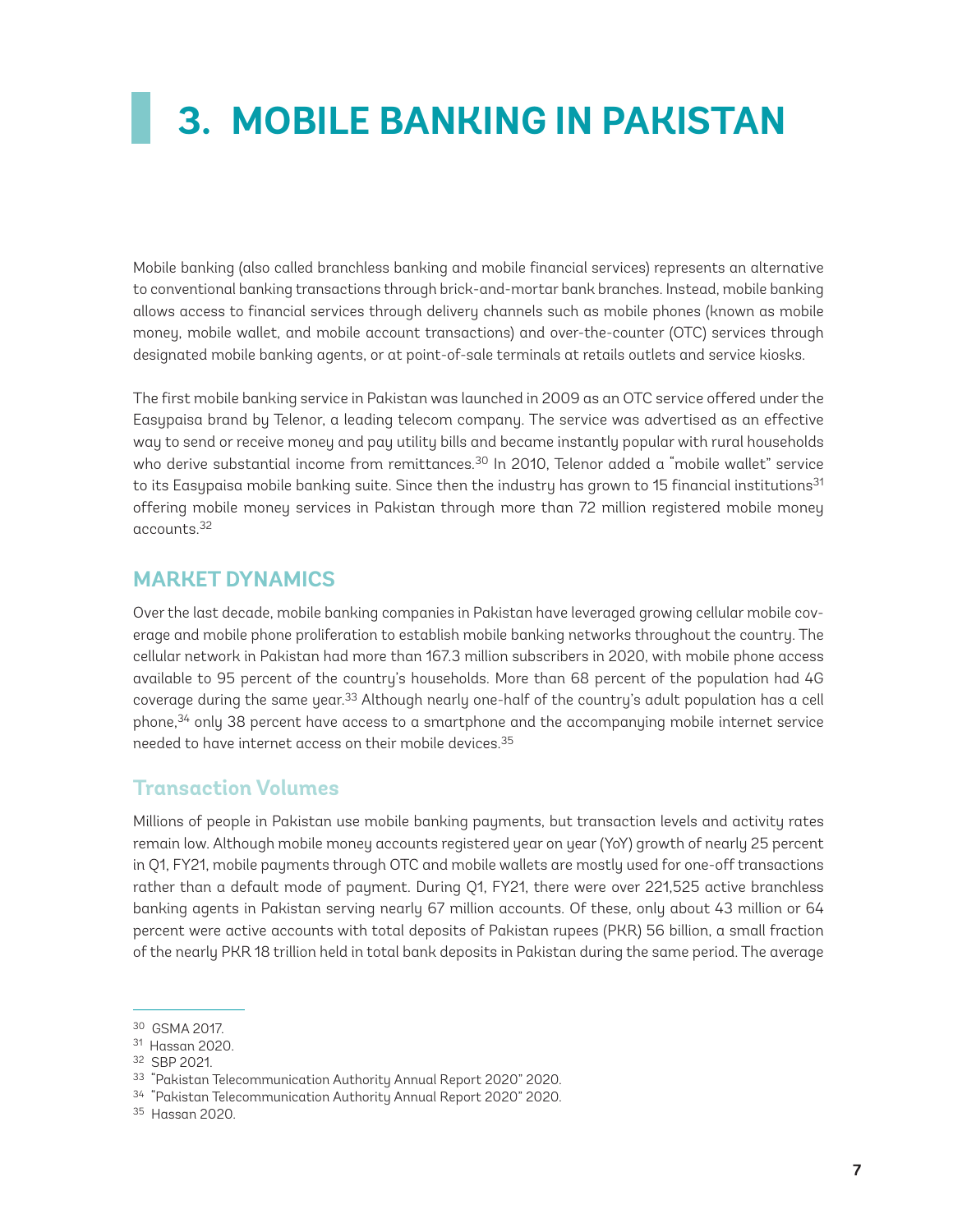<span id="page-15-0"></span>mobile banking transaction was just over PKR 3,000, with 594 million transactions during the quarter. The total volume of transactions processed by the mobile banking network in Q1, FY21 was PKR 1.8 trillion.36

### **Transaction Channels**

Although the strategic focus on OTC services resulted in the rapid uptake of mobile banking across Pakistan, the popularity of OTC proved to be sticky for many years. Even after the launch of mobile wallets, few mobile banking customers used the new service, opting instead for the more familiar OTC channel. The OTC transactions created a dependence on the agent network, reducing incentives for the customers to improve their digital literacy for using mobile wallets. For nearly a decade, OTC was the dominant mode for mobile banking, and only in 2017 did mobile wallet transactions finally begin to outpace OTC transactions (see figure 3.1).

In Q1, FY21 mobile wallet transactions accounted for over 93 percent of the volume of mobile banking with a combined value of PKR 1.3 trillion.<sup>37</sup>



**FIGURE 3.1: MOBILE MONEY TRANSACTIONS IN PAKISTAN BY TRANSACTION CHANNEL (Q2, FY13 TO Q1, FY21)**

Besides the initial sticky popularity of OTC, local regulations inadvertently promoted a closed mobile banking network that impacted the growth of mobile wallets by creating high barriers to entry and allowing incumbents to form monopolies. Limited access to unstructured supplementary service data (USSD) technology, lack of interoperability, and the cost of setting up OTC agent networks have all discouraged potential market entrants, including many leading banks in Pakistan, from launching mobile banking services. The consequent lack of competition has impacted both the quality and cost of service for the end user.

<sup>36</sup> SBP 2021.

<sup>37</sup> SBP 2021.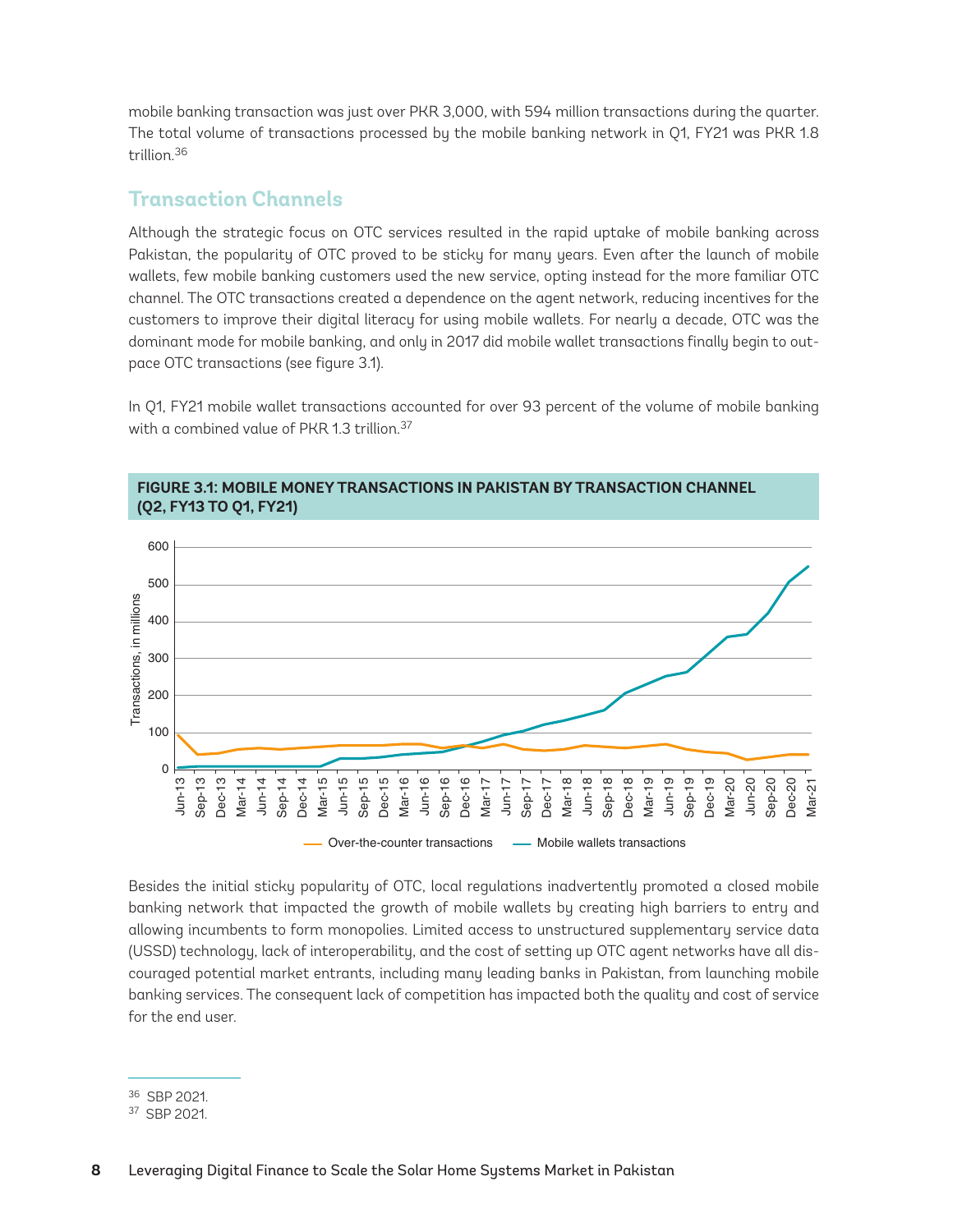# <span id="page-16-0"></span>**Transaction Categories**

Mobile banking companies offer a range of basic and advanced services, including various types of fund transfers (between mobile wallets, person to person, and mobile wallet to person, etc.), bulk payments (for instance from the government to a person), and cash deposits and withdrawals (the savings feature). In Q1, FY21 a total of PKR 1.86 trillion was processed through different types of mobile banking transactions (see figure 3.2).

Approximately PKR 533.6 billion were transferred between mobile wallets, the largest transaction category by volume in this period, followed by PKR 445 billion transacted in cash deposits and cash withdrawals. Mobile phone top ups were the most popular transaction category by volume, recording



#### **FIGURE 3.2: VALUE OF MOBILE MONEY TRANSACTIONS IN PAKISTAN BY TRANSACTION CHANNEL (Q1, FY21)**

#### **FIGURE 3.3: VOLUME OF MOBILE MONEY TRANSACTIONS IN PAKISTAN BY TRANSACTION CHANNEL (Q1, FY21)**

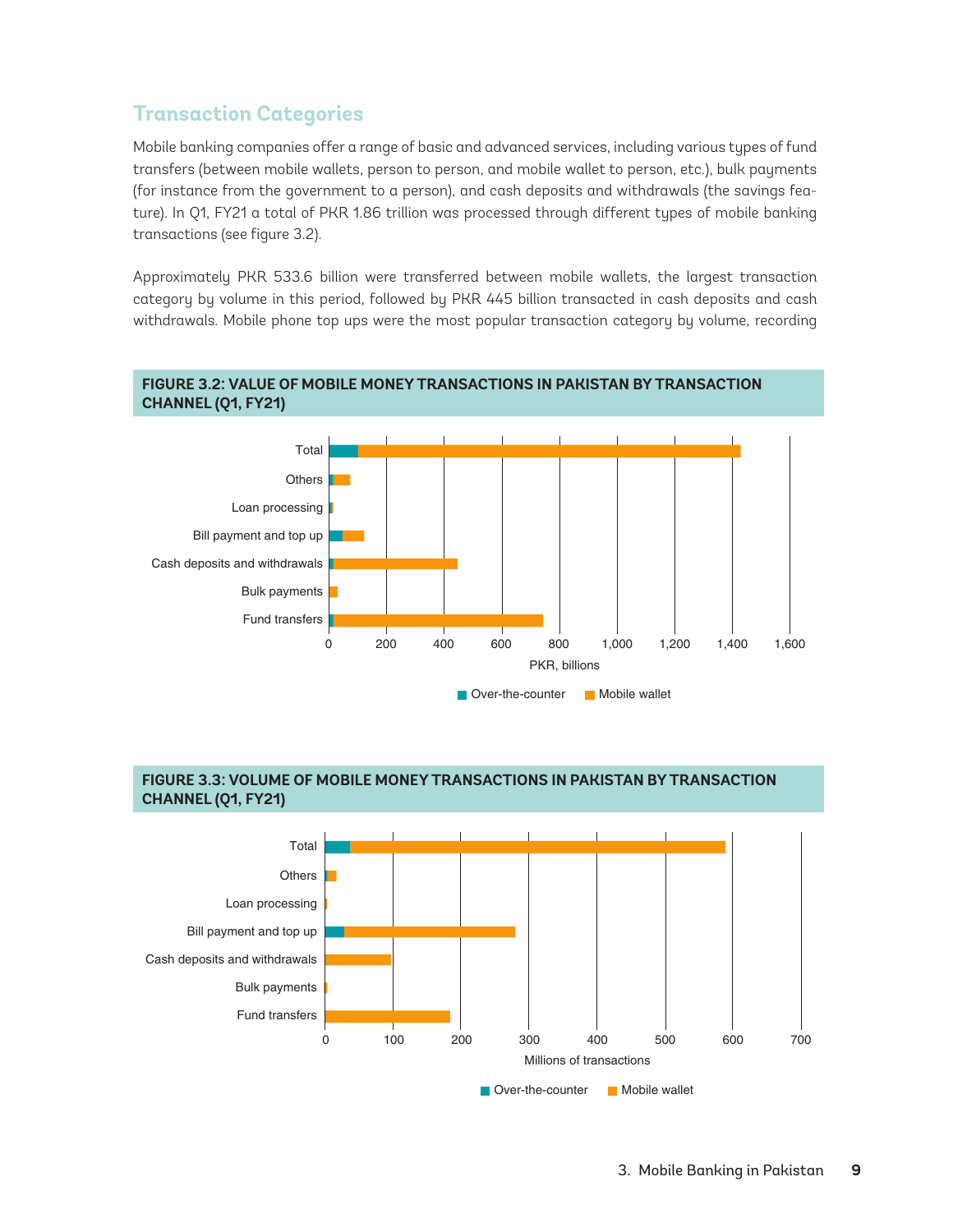<span id="page-17-0"></span>214 million transactions in Q1, FY21, while utility bill payment was the most common type of OTC transaction with 29.3 million uses.38 (See figure 3.3.)

## **Transaction Costs**

The mobile banking market is dominated by banks and telecom companies competing in a closed system with considerably high levels of transaction pricing for mobile banking services, especially compared to the cost of similar transactions through conventional banking. Prices range from 3.5 percent for larger transactions to as high as 13.0 percent of the transaction amount a customer is processing through mobile banking. To illustrate the pricing difference: Customers with conventional bank accounts can withdraw PKR 5,000 from an ATM at their bank at no cost or pay a flat fee of PKR 15 to use the ATM at another bank. When a Telenor Easypaisa account is used to withdraw the same amount through an Easypaisa agent, the service costs PKR 100. The cost is even higher for a funds transfer to another account. Transferring PKR 5,000 from one bank account to another costs around PKR 108, but transferring the same amount of money from a mobile wallet will cost PKR 270 per transaction, or more than double the cost of the service through a conventional bank account.<sup>39</sup>

Mobile banking services are often endorsed as a tool for improving financial inclusion among the unbanked in Pakistan. However, at current pricing, those that can least afford to have a bank account face mobile banking transaction costs several times higher than individuals who can afford a conventional bank account. Recent studies show that more than 70 percent of the adult population in Pakistan is aware of at least one mobile money brand but only 11 percent have used the service at least once.40 Transaction costs are one of the most important factors limiting the spread of mobile banking in the country.

# **OPENING THE SYSTEM TO COMPETITION: RECENT REGULATORY DEVELOPMENTS**

Currently, USSD is the best available communications technology to deliver mobile financial services to low-income customers. Alternatives such as mobile applications require a smartphone and internet access, conditions that preclude a majority of low-income customers, and Short Message Service (SMS) lacks the security and user experience benefits provided by USSD.<sup>41</sup>

In Pakistan, where telecom companies not only compete in the provision of mobile banking services but also control a key input (access to the communications infrastructure, specifically USSD), access to USSD technology has been a regulatory concern for several years. Essentially a market failure, the limited access to USSD technology has discouraged new companies from entering the market and prevented telecom mobile banking companies from reaching scale. As a result, customers have lost out on the potential benefits of competition such as lower prices, increased customer choice, improved service levels, and product innovation.

The State Bank of Pakistan (SBP) and the Pakistan Telecommunications Authority (PTA) have been collaborating since 2012 to address the issues around interoperability and USSD access. In 2021, SBP

<sup>38</sup> SBP 2021.

<sup>39</sup> Hassan 2020.

<sup>40</sup> "Pakistan Microfinance Review 2019" 2019.

<sup>41</sup> Hanouch 2015.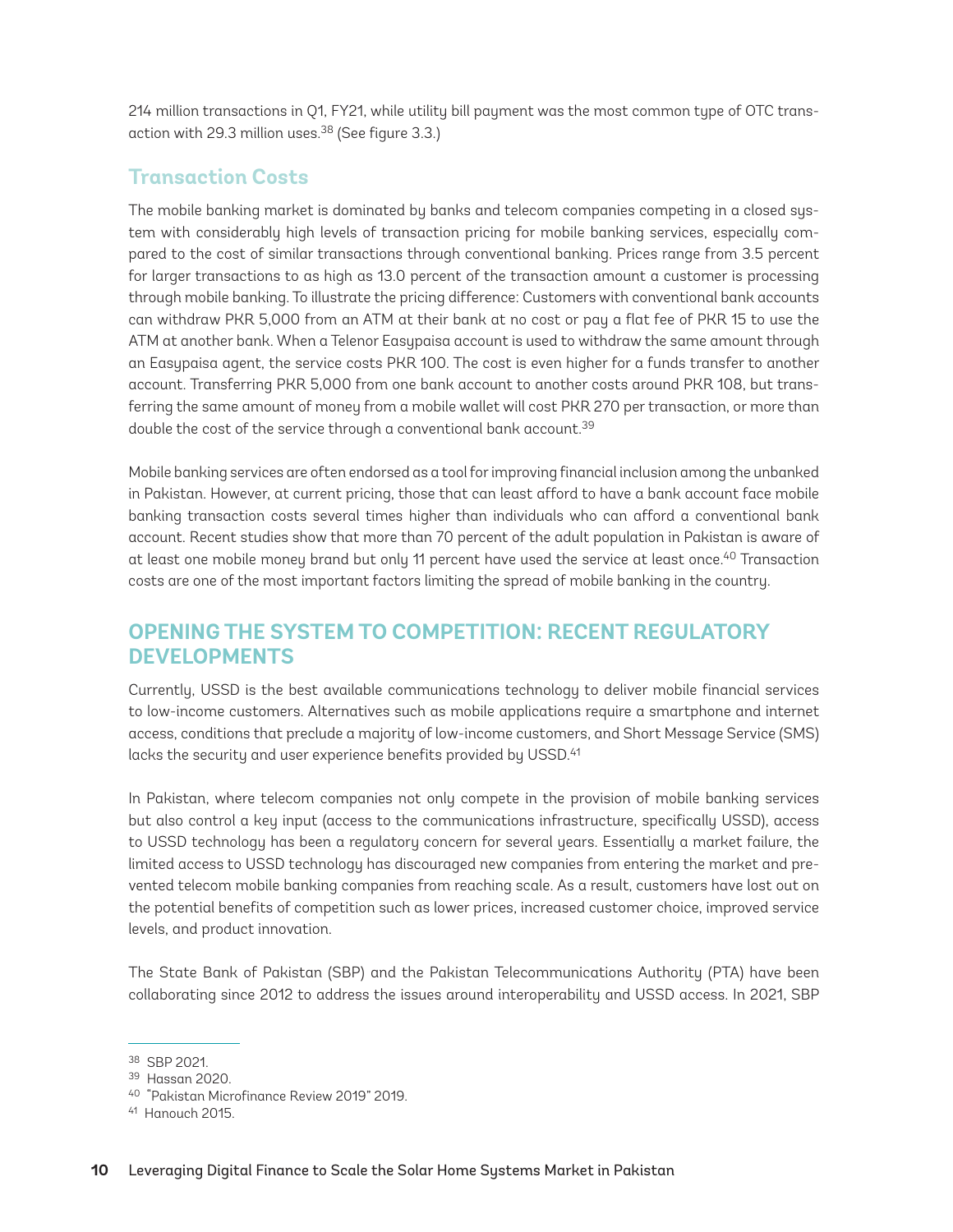launched the Asaan Mobile Account (AMA) making interoperability mandatory for all mobile banking service providers. The unified, interoperable network, powered by a third-party service provider (TPSP), will create a single system of USSD codes through which both customers and branchless banking agents will be able to conduct transactions through any branchless banking account. Mobile phone users will be able to link their existing branchless banking accounts to the unified USSD platform. If a customer switches over to a smartphone, the system will provide an application-based mobile banking interface with USSD enablement at the backend instead of the internet.<sup>42</sup>

The SBP has mandated that all mobile banking companies, including commercial banks and or telecom company-backed microfinance banks (MFBs) with licenses for mobile banking operations, open up their entire agent network to this interoperable AMA network, compelling each company to share its network with their competitors. This system will provide new market entrants with instant access to mobile banking agents throughout the country, reducing barriers to entry, and customers will also be able to carry out OTC transactions with any agent regardless of which company their mobile banking account is registered with. The USSD technology also has other benefits; USSD uses the same interface as the SMS service on a standard phone, providing a nearly identical customer experience to sending or receiving an SMS, a service that most low-income mobile users in Pakistan are already familiar with.

Similarly, Raast, another recent initiative by SBP, will provide an instant end-to-end payment system that enables interoperable, real-time digital payments at low cost. Designed as a payment infrastructure with application programming interface based connectivity, Raast provides the underlying system needed by banks, fintechs, e-commerce platforms and utility companies to deliver payments and other types of financial services. Raast, which is linked to a user's mobile phone number, is intended to address many of the prevailing challenges associated with fund transfers through conventional banks (for instance, account-to-account intra-operability, differing fee structures and complicated transfer processes), branchless banks, and electronic money institutions, or EMIs (including interoperability and access to USSD technology).

SBP hopes that by opening up and facilitating mobile money services through interventions such as Raast and AMA more companies will be encouraged to offer mobile money solutions, forcing competition and lowering transaction costs.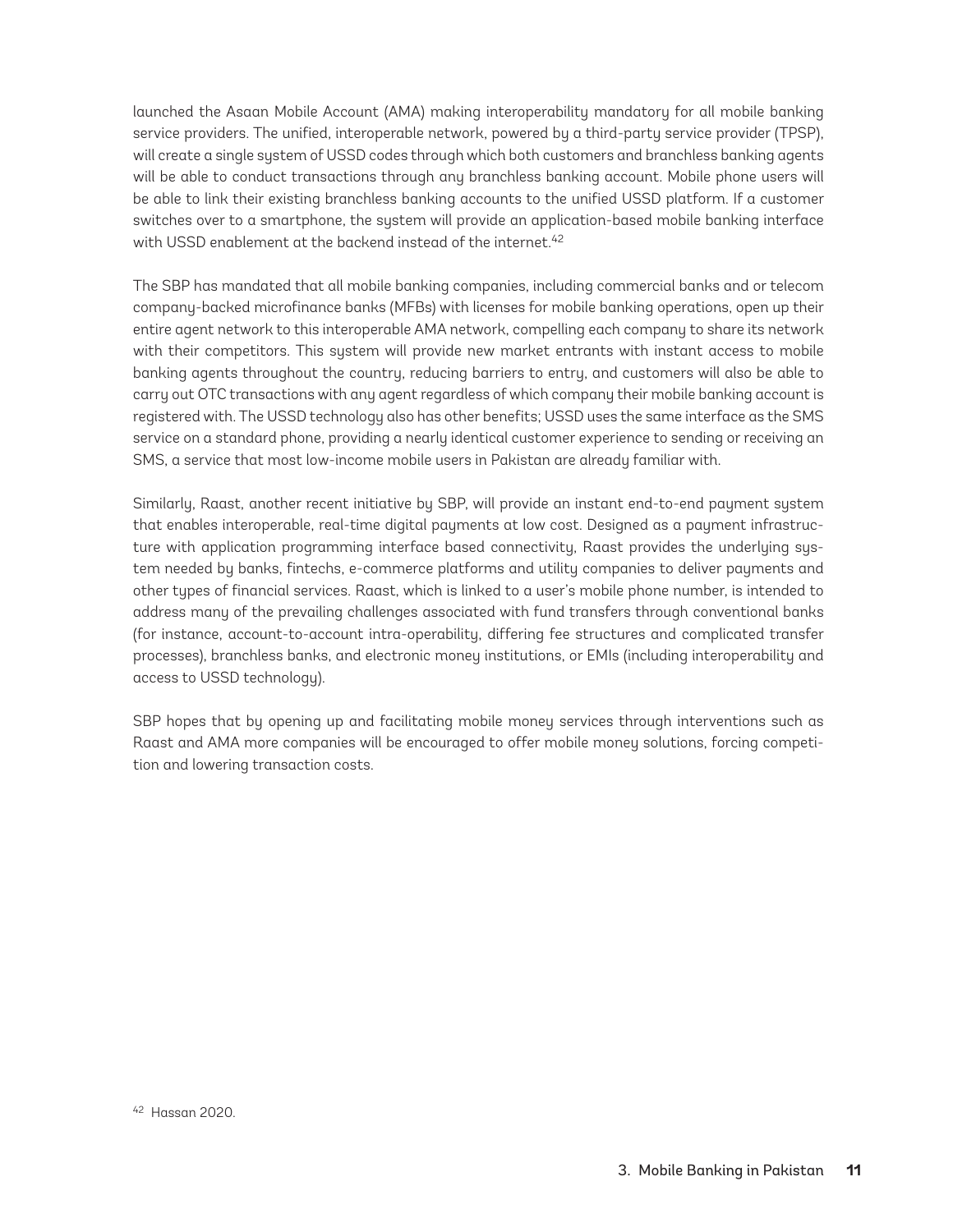# <span id="page-19-0"></span>**4. LEVERAGING MOBILE MONEY TO GROW SHS MARKETS IN PAKISTAN: A CASE STUDY OF SINDH**

Sindh is Pakistan's second largest province by population, comprising 8 million households and 48 million residents. Although Sindh is considered the most industrialized region in Pakistan, the electrification rate in the province is less than 24% outside the K-electric jurisdictions.<sup>43</sup> In Sindh's rural districts, where nearly one-half of the provincial population resides, electrification rates are among the lowest in the country, and a substantial number of people have no access to grid supplied electricity. The electrification rate in Tharparkar, for instance, was only 35 percent in 2020.

Low population densities in rural Sindh and the resultant per capita cost of extending the grid to sparsely populated rural areas make grid extensions particularly challenging. In 2017, the average population density in Sindh was 340 persons per square kilometer, with large variations among Sindh's 29 districts; Tharparkar, Sujjawal, Jamshoro, and Thatta had the lowest population densities ranging from only 88 in Tharparker to 114 in Thatta. The most sparsely populated regions in Sindh are also among the least developed, regularly receiving some of the lowest standard of living scores in Pakistan.

In contrast to the general lack of economic development in rural Sindh, the cellular mobile network in the province covers all districts and enabled mobile phone usage for more than 90 percent of provincial households in 2020. The lowest mobile phone access rate is reported in Dadu district, where only 70 percent of households have access to mobile phones. In 2020, the individual mobile ownership rate in Sindh was 49 percent compared to 45 percent for Pakistan.44

## **THE PAYGO EXPERIENCE IN SINDH**

At first glance, rural Sindh provides all the enabling conditions to support growth in digitally enabled SHS businesses: excellent solar irradiation levels, high demand for rural electrification, access to cellular mobile service, existing SHS technology providers, and a strong OTC mobile banking network.<sup>45</sup> However, SHS businesses in general and the pay-as-you-go (PAYGO) model in particular have struggled to take hold in the province. One of the earliest PAYGO ventures in Sindh was implemented in 2014 by Easypaisa. Funded by the Mobile for Development (M4D) Utilities program of GSMA, the pilot was designed to explore synergies between energy access products such as SHS units and Easypaisa's mobile banking services.46 The pilot tested multiple versions of the PAYGO business model, including

<sup>43</sup> K-Electric is the only private sector utility in Pakistan and serves Karachi, Dhabeji and Gharo in Sindh province, and Uthal, Vinder and Bela in Balochistan.

<sup>44</sup> "Pakistan Social & Living Standards Measurement Survey (PSLM) 2018-19 National /Provincial (Social Report)" 2019.

<sup>45</sup> Mobile money services in Pakistan allow access to financial services through two delivery channels; mobile phones (known as mobile wallet, and mobile account transactions) and over-the-counter (OTC) services (through designated mobile banking agents, or at point-of-sale terminals at retails outlets and service kiosks). Although Sindh has a strong network of OTC mobile money locations, mobile money made directly from mobile wallets are much less common.

<sup>46</sup> GSMA 2019.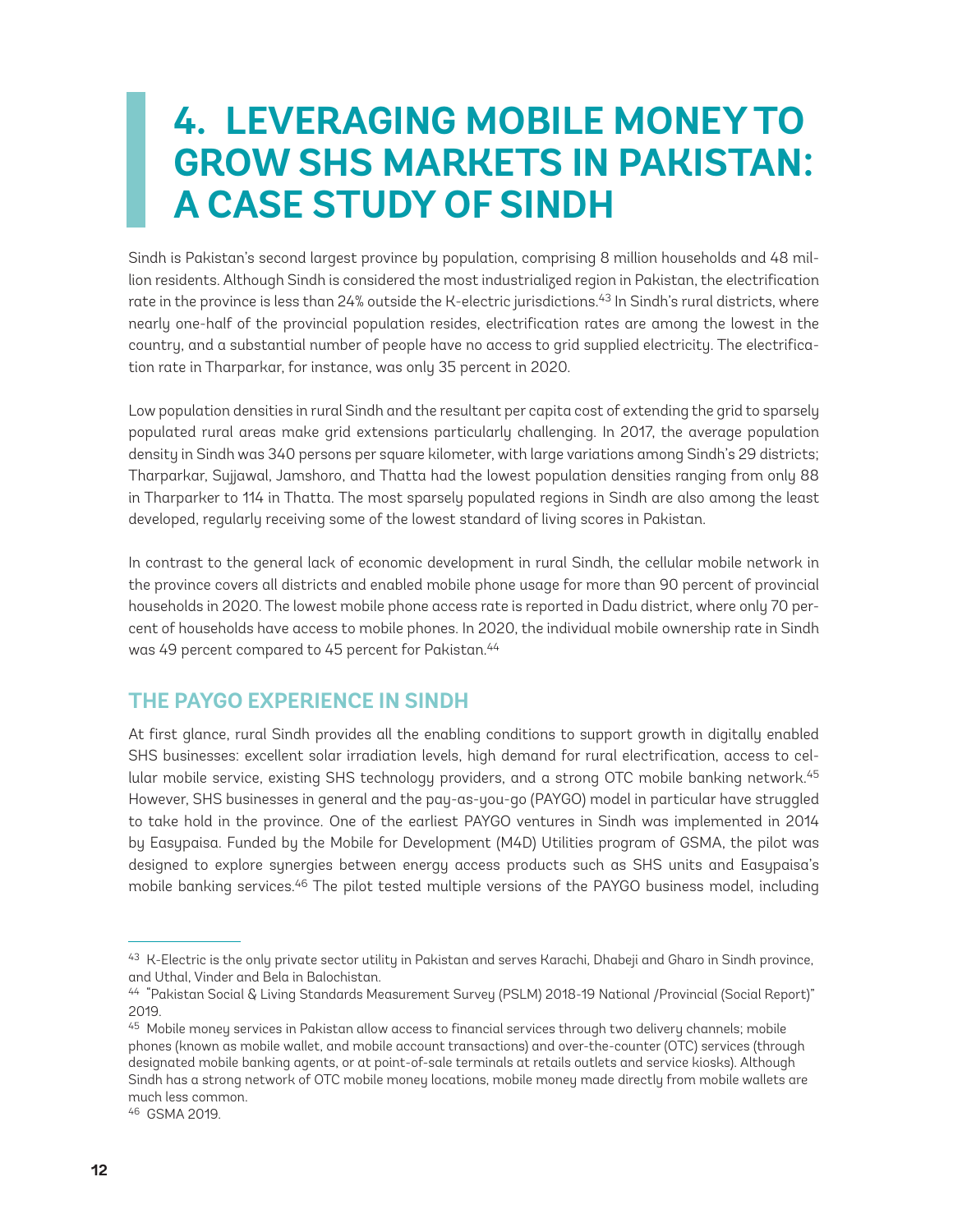on and off network systems offered through both lease-to-own and rental (also known as "energy-as-a service") adaptations.

Easypaisa partnered with Roshan Energy and Brightlight Pakistan to implement the pilot. The two companies were expected to provide the SHS technology in addition to establishing and managing sales and distribution in the pilot markets and providing warranties and after-sales service to customers. Roshan and Brightlight were given the option to recruit Telenor franchisees and Easypaisa agents to participate in distribution and sales; however, participation in the program was voluntary and franchisees or agents were under no compulsion to sell SHS products. Easypaisa was responsible for training any franchisees and agents that opted to join the pilot. In markets where the technology partners could not find an agent or franchisee willing to join the program, the companies had to independently hire and train sales staff to support the distribution function.

Financing for the SHS was available from Telenor Microfinance Bank and Roshan Energy. Both the leaseto-own (Roshan Energy) and rental SHS customers (Brightlight Pakistan) were expected to make payments using Easypaisa mobile money or over-the-counter (OTC) services. Roshan Pakistan customers also had the option to make payments to Roshan's field agents.

Although the pilot quickly exceeded sales targets, Roshan and Brightlight could not maintain sales momentum beyond the pilot phase. In a post-pilot appraisal, Easypaisa acknowledged multiple barriers to scaling mobile-enabled PAYGO, including the lack of reliable mobile coverage, low proliferation of mobile wallets, and technology trepidation among the mostly low-income target customers. Affordability of the SHS units was also cited as a major hindrance.<sup>47</sup> In addition to these issues the post-project appraisal also provides evidence of the following factors that potentially undermined the commercial viability of the program.

- **The OTC agent network was not an effective distribution or sales channel.** The pilot was designed to leverage the mobile money provider's franchisee and OTC agent networks and mobile money services. However, this overestimated the willingness and ability of franchisees and OTC agents to join the program and effectively market or sell SHS products and services. Even though SHS sales presented an additional revenue stream, less than one percent of franchisees signed up as SHS vendors. The incentive structure could have contributed to the low interest. In several parts of the pilot market, franchisees and agents were responsible for installing the SHS at the customer's premises, providing maintenance services, and following up with the customer on scheduled payments. It isn't clear if the incentive structure for the agents was adequate to compensate for all of these additional tasks that would essentially alter the agent business model, extending business operations well beyond the agent's shop or kiosk.
- **Payment logistics were not optimized for the target market.** Despite a push to have customers adopt mobile wallets, the OTC services remained popular throughout the project period, adding to the cost of payment logistics and increasing payment friction—agents frequently punched in the wrong merchant identification number when processing SHS payments. To address this problem, Easypaisa developed a dedicated, USSD-based menu option to assist agents in processing SHS payments. Easypaisa tried to improve the adoption of mobile wallets by developing a new mobile app for SHS customers; however, the app failed to gain traction due to a relatively low smartphone penetration among SHS customers in the project locations.

<sup>47</sup> GSMA.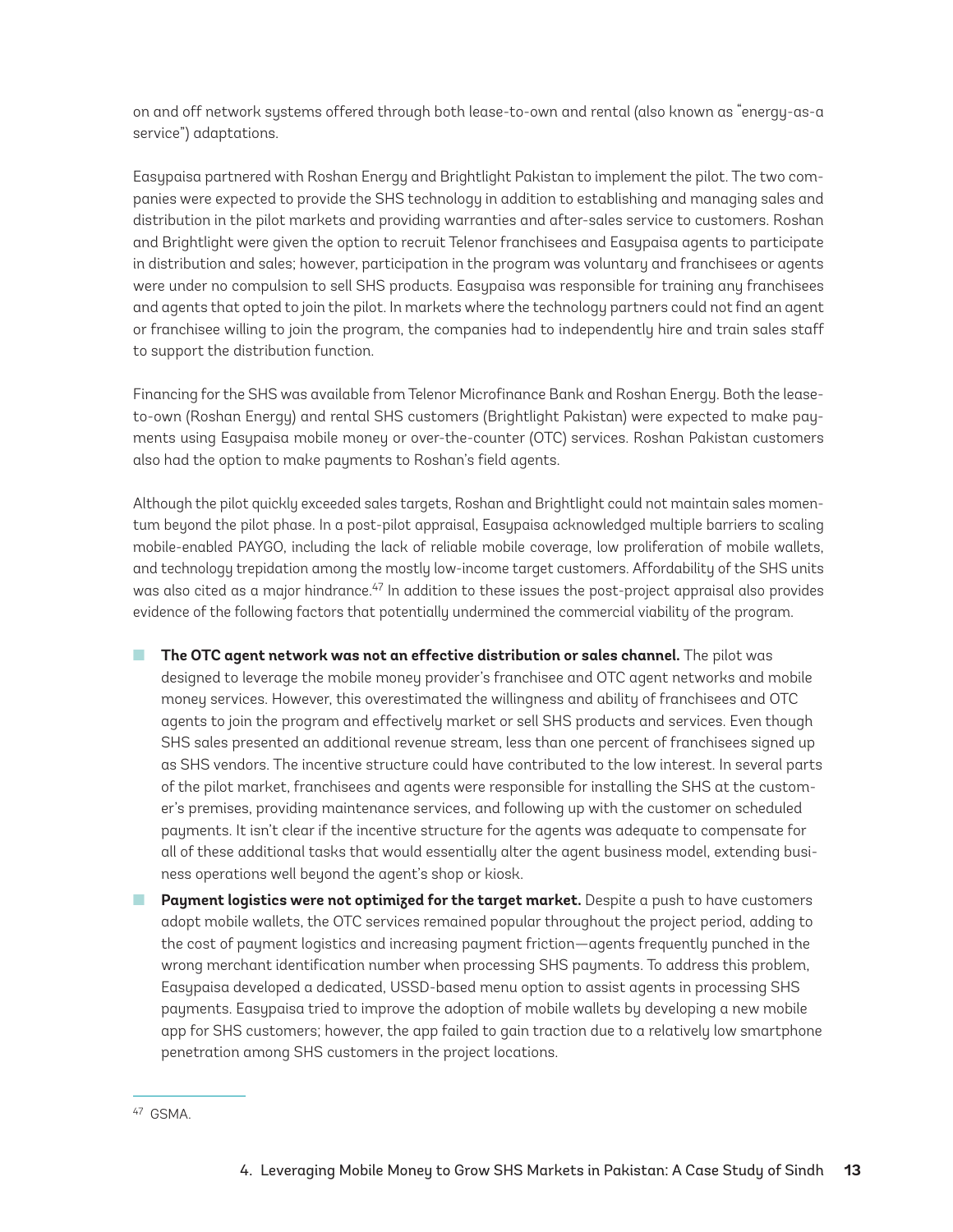# <span id="page-21-0"></span>**RISE OF THE MICROFINANCE LED BUSINESS MODEL**

Beyond weaknesses in the enabling environment such as a general lack of financial literacy and low proliferation of smartphones in rural Sindh, the Easypaisa PAYGO experience highlights two important factors that are fundamental to the viability of SHS businesses: establishing effective distribution channels and keeping payment friction to a minimum. Successful SHS companies in East Africa leverage the region's mobile network to provide customers in low density rural markets with the facility to make SHS payments directly through their mobile phones and at their own convenience. For low-income SHS customers with little income stability, this level of payment flexibility is a key selling point. In sparsely populated rural Sindh, establishing frictionless payment logistics is equally important but prohibitively expensive, and risky for technology companies, especially when they lack the local knowledge to effectively assess credit risk.

To circumvent the issues around product distribution and payment logistics, the local SHS market has settled on a business model that relies on partnering with a microfinance institution (MFI) or a nongovernmental organization (NGO) to market analogue SHS systems. Unlike PAYGO, analogue SHS units function offline and do not have the technology to support the prepaid energy payment mechanism. Instead, customers receive asset financing through the partner MFI and repay the loan in installments either to field agents or through a digital payment made using a mobile money or branchless banking account. Most SHS technology companies operating in Sindh have outsourced the entire distribution and financing functions to partner MFIs, providing only equipment and limited after-sales support to customers.

The MFI-led model is also receiving more attention globally because integrating consumer finance into the PAYGO business makes it capital intensive and complex. PAYGO companies in difficult markets, where competition is high or the regulatory environment is not supportive, often find themselves struggling to access financing. This disadvantage threatens the long-term sustainability of PAYGO business models and has resulted in the insolvency of high-profile SHS companies such as Mobisol and Solarkiosk.48 The MFI-led model addresses the financing constraints of PAYGO businesses. Bangladesh is a leading MFI-led SHS market where more than 4.1 million SHS units were sold in the 15 years between 2003 and 2018, providing electricity services to 20 million people or about 14 percent of the Bangladesh population.49

## **LIMITATIONS OF THE LOCAL SHS BUSINESS MODEL**

Local MFIs have a strong presence in rural Sindh and collectively deploy a wide network of field agents that possess the local knowledge and relationships to assist in credit scoring and manage collections. The partnership between MFIs and SHS technology companies in Sindh is proving effective—technology companies have reported double digit growth in sales—but SHS are still a niche market lacking scale. Technology companies assign low market growth to weaknesses in the MFI-led SHS model operating in Sindh described below (see Appendix A for a list of SHS companies interviewed for this report):

SHS technology providers and MFIs have opposing business priorities

Unlike Bangladesh, where SHS provision has become a core business area for MFIs, including Grameen Bank through the Grameen Shakti initiative, SHS are not a priority business for MFIs in Sindh. Most local

<sup>48</sup> Wiemann and Lecoque 2019.

<sup>49</sup> Cabraal et al. 2021.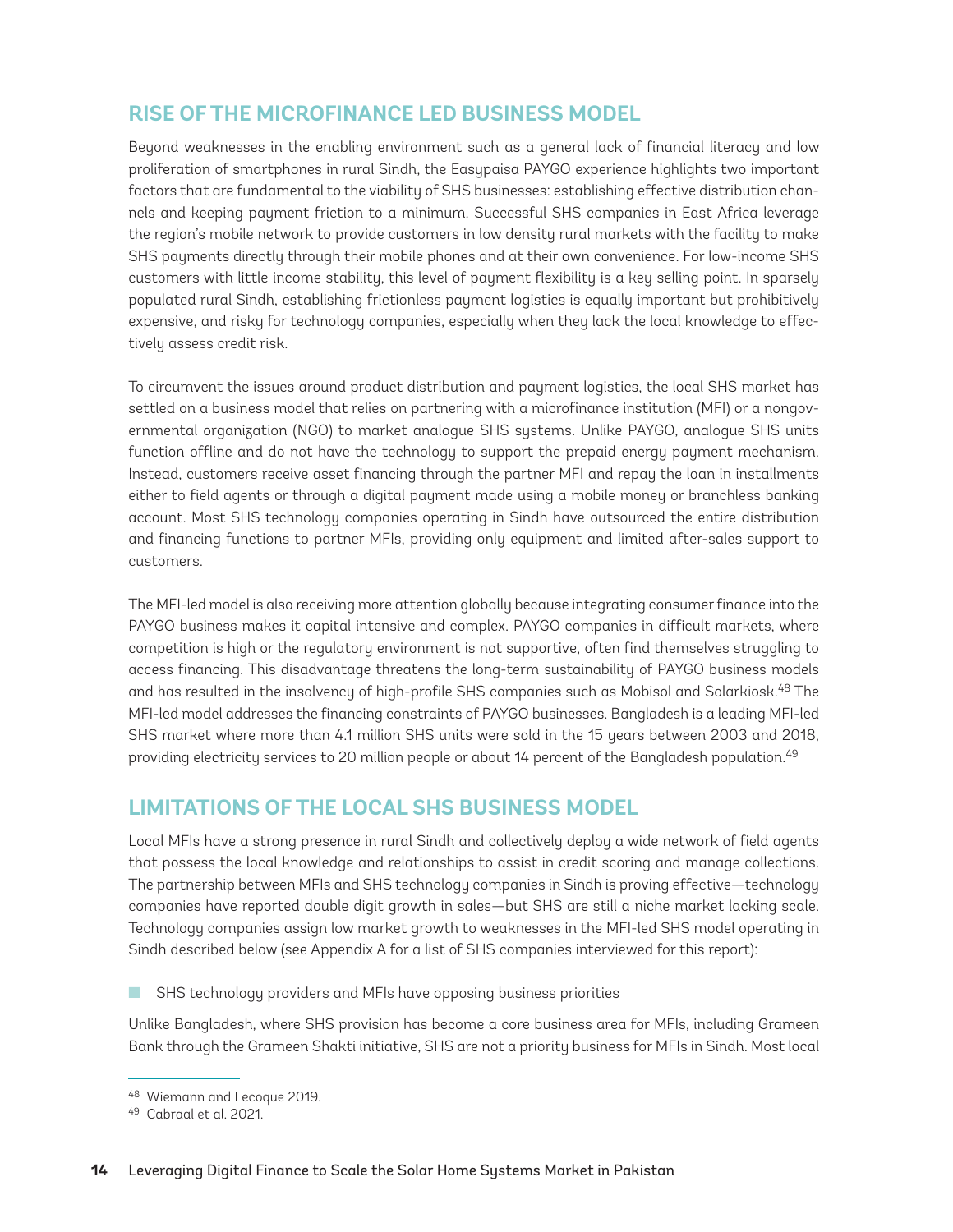<span id="page-22-0"></span>MFIs offer an SHS as a supplement to their core microfinance products and have no separate allocations for marketing or promoting SHS financing and the cost of financing is apparently relatively high.

The operations of the MFI industry are not optimized for the SHS business model

Field agent networks are instrumental to the business operations of local MFIs. In addition to marketing and risk assessment, MFIs rely on these networks to collect loan payments and follow up on delayed repayments. The reliance on agents for payment collections appears to factor into the reluctance of MFIs to expand their SHS portfolio, especially if they are not convinced of the potential market and scale SHS sales can achieve. Given the low proliferation of mobile wallets and the cost of providing field agent services in sparsely populated rural Sindh, it is next to impossible for local MFIs to provide high payment flexibility to SHS customers, a key factor in the success of SHS in East Africa.

Other operational preferences also play a role; most MFIs rely on outdated management information system (MIS) platforms and manual reporting, which make critical business functions like forecasting and trend analysis a huge challenge. To effectively scale their SHS product offering, MFIs would need to revamp business and technical operations throughout the value chain by, for instance, making better use of business process operation technologies.

The MFP industry has been slow in adopting digital finance

Although larger microfinance providers (MFPs) including Khushaali and First Microfinance Bank have recently established digital units to increase loan processing and collection through mobile money services, most MFIs in Pakistan operate at a regional scale with limited resources and have been slow in adopting technology for delivering financial services. Instead, regional MFI's focus on providing client-centric services through a network of field agents. The high operational costs associated with managing an agent network mean that expanding to new markets or providing new services can be a risky undertaking for MFPs. Although mobile money services offer a solution to this problem, MFIs continue to use field agents more frequently than digital payment services.

The technology requirements and cost structures for utilizing local payment switches play a role—most MFIs find mobile banking services expensive and lack the resources to integrate with local payment networks or mobile wallets.50 A digital platform called 'Munsalik', launched recently by the Pakistan Microfinance Network (PMN) is expected to address this issue by helping digitalize Pakistan's microfinance industry. Munsalik is designed to digitalize both the internal operations of an MFP and provide middleware to connect MFPs with the country's digital financial infrastructure.

# **BARRIERS TO LEVERAGING MOBILE MONEY FOR SHS MARKETS IN PAKISTAN**

The main advantage of SHS business models is that they reduce investment barriers for customers through flexible payment schemes. Successful PAYGO companies in East Africa leverage mobile network coverage to process payments through mobile wallets and implement payment enforcement through Global System for Mobile Communications (GSM) connected, on-network devices. In the MFI-led SHS sector in Bangladesh, the use of mobile wallets for SHS payments is low, but companies can still provide

<sup>50</sup> Chishti, Mansoor, and Malik 2018.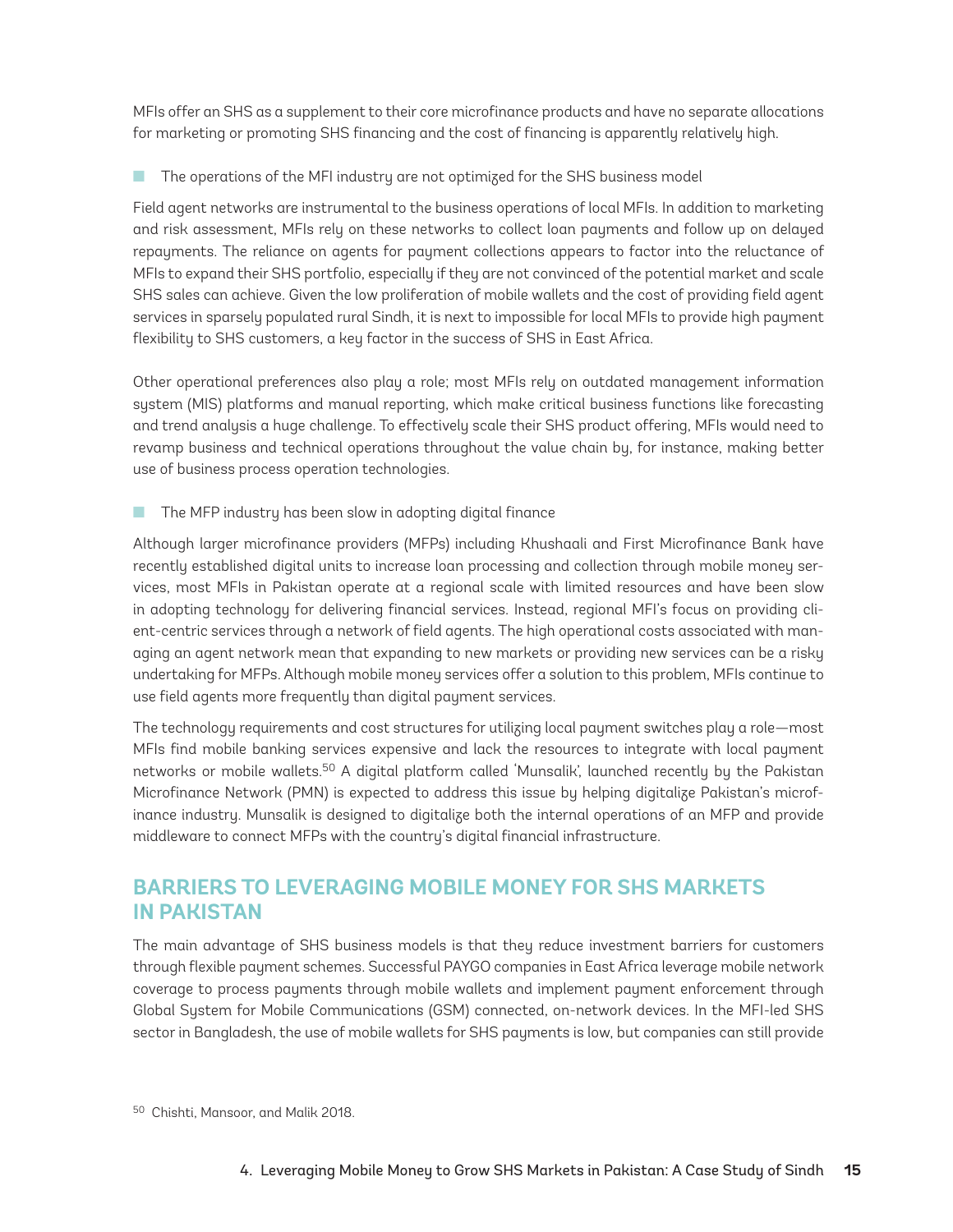a fairly high level of payment flexibility given the high population density in the country. In addition, the SHS model in Bangladesh is characterized by high levels of customer service, including regular aftersales support and a unit buy-back program, in case grid-supplied electricity becomes available in a customer's location.

Even though the market in Pakistan has commonalities with both regions, the market conditions are not identical to either Bangladesh or East Africa. MFIs have a strong rural presence in Pakistan; however, population densities in off-grid areas are comparatively lower than densely populated Bangladesh. This makes the operations of MFIs more complex and costly in Pakistan, and offering high levels of payment flexibility through the MFI agent network is nearly impossible. Instead, MFIs in Pakistan could follow the example of PAYGO companies in East Africa and leverage the country's extensive cellular mobile network and widely available mobile banking services to implement payment flexibility through mobile wallets. However, to make mobile wallets ubiquitous in the MFI industry (and as a result in SHS delivery) the State Bank of Pakistan (SBP), the Pakistan Telecommunications Authority (PTA), and other sector stakeholders must first collaborate to address multiple systemic barriers that limit the use of mobile wallets in Pakistan.

# **Technology Limitations**

In Pakistan, limited access to unstructured supplementary service data (USSD), a communications technology to deliver mobile financial services to low-income customers, is a major factor contributing to slow growth in mobile wallet accounts. As already noted, the Asaan Mobile Account (AMA) program launched in 2021 aims to improve the uptake of mobile wallets, particularly among rural mobile phone users without the financial means to afford a smartphone or a data package. In addition the launch of Raast, an end-to-end digital payment system, by the SBP is expected to bring convenience and competition to mobile money services, creating opportunity for MFIs, SHS companies, and other businesses that collect small periodic payments from customers as part of their operations.

# **The Need for Roaming Agents**

Popular in countries such as Kenya, roaming agents are a particularly useful facility for rural mobile banking customers that allows mobile banking companies to offer cash-in (deposits) and cash-out (withdrawals) features at the customer's doorstep through a network of roaming mobile banking agents. Currently, roaming agents for mobile banking services are not allowed in Pakistan under normal circumstances, which limits the utility of mobile banking for rural populations that rely mostly on OTC for cash deposit and withdrawal services. Allowing the facility in Pakistan could address mobility limitations faced by rural populations, a major bottleneck in access to mobile banking services, and encourage additional use cases for mobile wallets.51

# **Low Digital Literacy**

Although the new USSD directive will correct an important market failure limiting the growth of the mobile banking sector, potential customers in rural areas will need significant hand-holding—help with understanding the benefits of the technology and assistance with registering a mobile banking account and learning to use it for simple transactions—before there is large-scale adoption of mobile banking in

<sup>51</sup> Karandaaz 2019.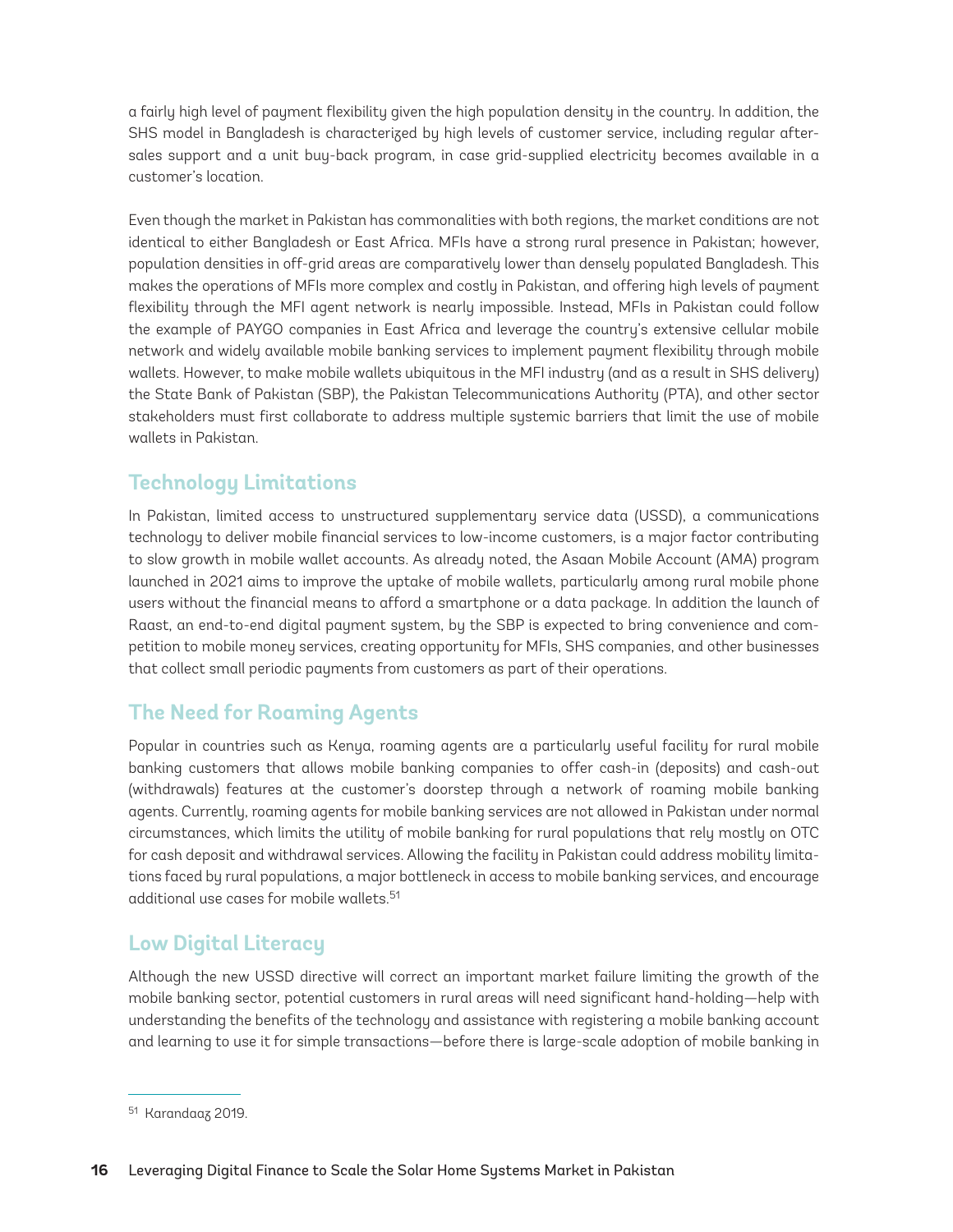these areas. Organizations that maintain networks of field agents and interact closely with rural populations through their business operations, such as rural MFIs, the Pakistan Post, and telecom companies, are particularly well placed to provide this support. As many as 30 to 50 percent of PAYGO customers outside of Kenya were new to mobile money and opened a mobile account in order to purchase a digitally financed energy solution.52

# **Insufficient Use Cases for Low Income Customers**

Mobile money surveys in Pakistan point to a lack of perceived value in mobile money accounts. Most Pakistanis have never felt the need to use mobile wallets and consider mobile money accounts unnecessary. The surveys also show that a majority of people who do not have a mobile wallet depend on remittances as a primary or secondary source of income.<sup>53</sup> Large-scale adoption of mobile money in Pakistan therefore requires "push" strategies that incentivize rural populations to adopt mobile money services . For instance, where feasible, disbursements against publicly funded income support programs, such as the Benazir Income Support Program (BISP), pension payments by public sector organizations, and payments against agricultural subsidies or support processes, could be linked to mobile wallets with cash-in and cash-out facilities provided through multiple channels that are within easy reach of rural populations.

<sup>52</sup> Harrison and Adams 2017.

<sup>53</sup> Kantar 2021.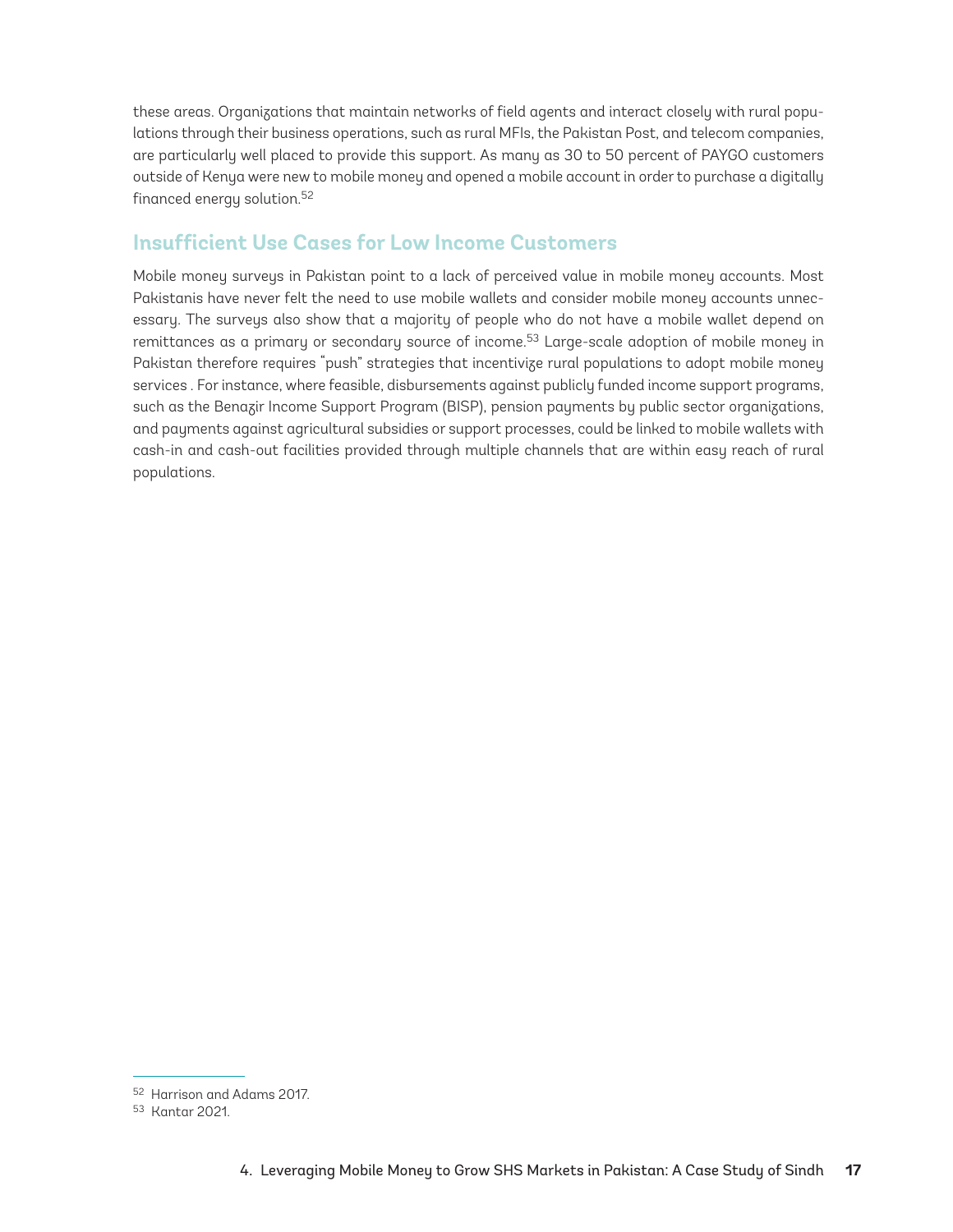# <span id="page-25-0"></span>**5. CONCLUSIONS**

In Sindh and elsewhere in Pakistan, companies that provide solar home systems (SHS) are successfully leveraging the strong presence of microfinance institutions (MFIs) in rural areas to distribute and finance SHS products in off-grid areas with low population densities. Given the wide rural networks managed by local MFIs, this model is well suited to the Pakistan market. MFIs also provide access to finance, a major weakness of the pay-as-you-go (PAYGO) system, especially in markets where competition is exceptionally high or the regulatory system is unsupportive. However, SHS remain a niche business in the country owing to the limitations faced by MFIs in deploying digital finance and other business automation technologies, and the operational constraints inherent in local microfinance processes.

Mobile banking, specifically mobile wallets, have played an instrumental role in scaling PAYGO businesses and are increasingly finding utility in MFI-led markets, such as in Bangladesh. Mobile wallet services present an opportunity for MFIs in Pakistan to scale their SHS businesses and realize operational efficiencies in their wider portfolios. However, the following barriers that limit the growth of mobile wallets in Pakistan need to be addressed before mobile wallet use can be leveraged to scale the SHS market in Pakistan:

- To effectively scale SHS in Pakistan's context, the use of mobile wallets needs to increase significantly across all target markets.
- Simultaneously, local microfinance businesses must align their operations with the needs of the SHS market, integrate more technology solutions into business operations, and develop competencies for digitizing loan payments through the use of mobile money. For the microfinance industry, mobile money can minimize the transaction cost of their portfolios while keeping payment friction to a minimum, effectively circumventing the operational limitations that prevent MFIs from extending their portfolios or targeting new markets in Sindh and elsewhere.
- Given the low proliferation of mobile money in rural markets, the government and other stakeholders, including telecom companies, MFIs, and SHS businesses, must collaborate to address the issues around mobile money uptake identified in Section 4 and create more demand for mobile money.

In addition to interventions for increasing the growth of mobile banking and adapting business processes within the MFI industry, SHS affordability in Pakistan will also need to be addressed for the market to achieve scale. Even with the availability of asset financing through MFIs, the technology remains too expensive for most rural customers and must be subsidized through partial grants and low interest loans. Based on the experience of Bangladesh, SHS businesses typically become self-sustaining once the market achieves scale, at which point subsidies can be phased out and eventually withdrawn. In the future, on- and off-network digital SHS installations could be integrated into the local model to leverage the digital payment enforcement features of PAYGO systems. Eventually SHS could not only provide electricity in off-grid areas but also augment grid supply, reducing the need for subsidies on grid-supplied electricity.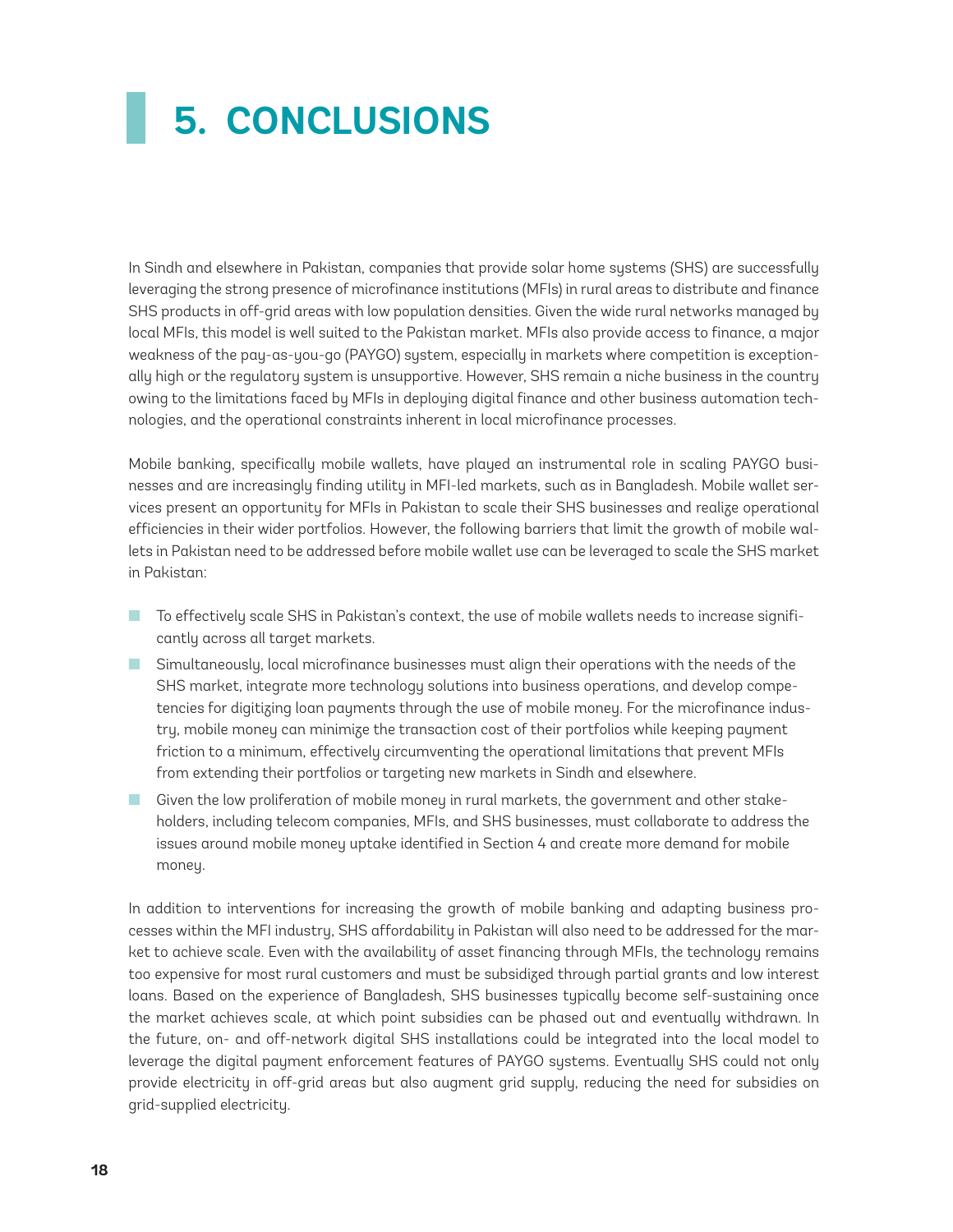# <span id="page-26-0"></span>**APPENDIX A. LIST OF SHS COMPANIES INTERVIEWED FOR THE REPORT**

■ Greenlight Planet 201 W Lake Street Unit 101 Chicago, IL 60606 Contact: Mr. Raza Zubair, Partnerships Consultant for South Asia and the Middle East ■ Harness Energy Pakistan 17-D Architects Engineers Housing Society Lahore, Pakistan Contact: Mr. Muhammad Shehreyar, Founder and CEO ■ EcoEnergy Solution Pvt. Limited 1405 Dilkusha Forum Tariq Road Karachi, Pakistan Contact: Jeremey Higgs, Director of Operations and Co-founder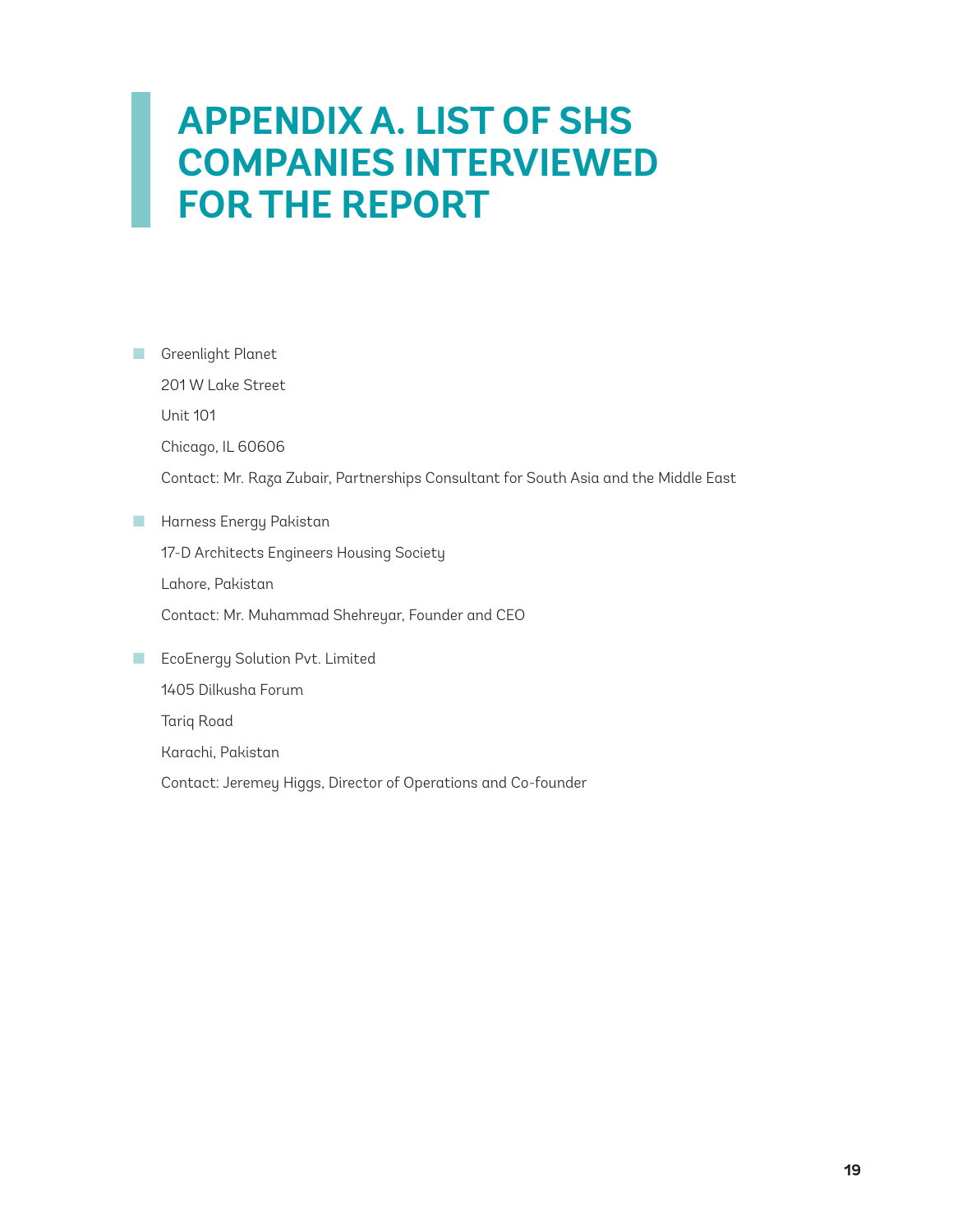# <span id="page-27-0"></span>**APPENDIX B. REFERENCES**

Allet, Marion, and Kerman Wildberger. 2018. *Access to Finance for Renewable Energy Technologies.* Rome, Italy: IFAD.

Cabraal, Anil, William A. Ward, V. Susan Bogach, and Amit Jain. 2021. *Living in the Light: The Bangladesh Solar Home Systems Story. A World Bank Study.* Washington, DC: World Bank.

Chishti, Imad Uddin, Ahsan Mansoor, and Wasim Malik. 2018. *Digitizing Microfinance: The Next Frontier.* Pakistan Microfinance Network.

GOGLA. 2020. *Global Off-Grid Solar Market Report Semi-Annual Sales and Impact Data.* Amsterdam: GOGLA.

GOGLA, ESMAP, and Lighting Global. 2020. *Off-Grid Solar Market Trends Report 2020.* Washington, DC.

GSMA. 2017. *Easypaisa: A Mobile Operator-Led Solar PAYGO Model for Pakistan.* London, UK: GSMA.

GSMA. 2016. *Mobile for Development Utilities. Feasibility Study—Assessing the Opportunity for Pay-as-You-Go Solar in Pakistan.* London, UK: GSM Association.

Hanouch, Michel. 2015. *What Is USSD & Why Does It Matter for Mobile Financial Services?*

Harrison, Kat, and Tom Adams. 2017. *An Evidence Review: How Affordable Is Off-Grid Energy Access in Africa?* New York: Acumen.

Hassan, Taimoor. 2020. "Sorry, JazzCash & Easypaisa; the Fintech Revolution for the Unbanked Is Finally Here." *Profit*. www.profit.pakistantoday.com.pk.

Kantar. 2021. "2020 Annual Report—Financial Inclusion in Pakistan." Sixth Annual FII Tracker Survey. *Financial Inclusion Insights* (FII).

Karandaaz. 2019. *Policy Brief: Policy and Regulatory Bottlenecks for Digital Financial Services in Pakistan. Findings from Stakeholder Consultations.* Karandaaz, Pakistan.

Khanam, Mossamad Jamia Jannat. 2020. *Regulatory Challenges and Social Opportunities of Financial Inclusion through FinTech in Developing Countries with Reference to Bangladesh.* Ritsumeikan Asia Pacific University.

Lighting Global. 2019. *Pay-As-You-Go Market Attractiveness Index 2019.* World Bank.

Mazzoni, Davide. 2019. *Digitalization for Energy Access in Sub-Saharan Africa: Challenges, Opportunities and Potential Business Models.* Fondazione Eni Enrico Mattei (FEEM), Milano.

NEPRA (National Electric Power Regulatory Authority). 2020. *NEPRA State of the Industry Report.* Islamabad, Pakistan.

*Pakistan Microfinance Review 2019.* 2019. Annual State of the Industry Report. Islamabad, Pakistan: Pakistan Microfinance Network.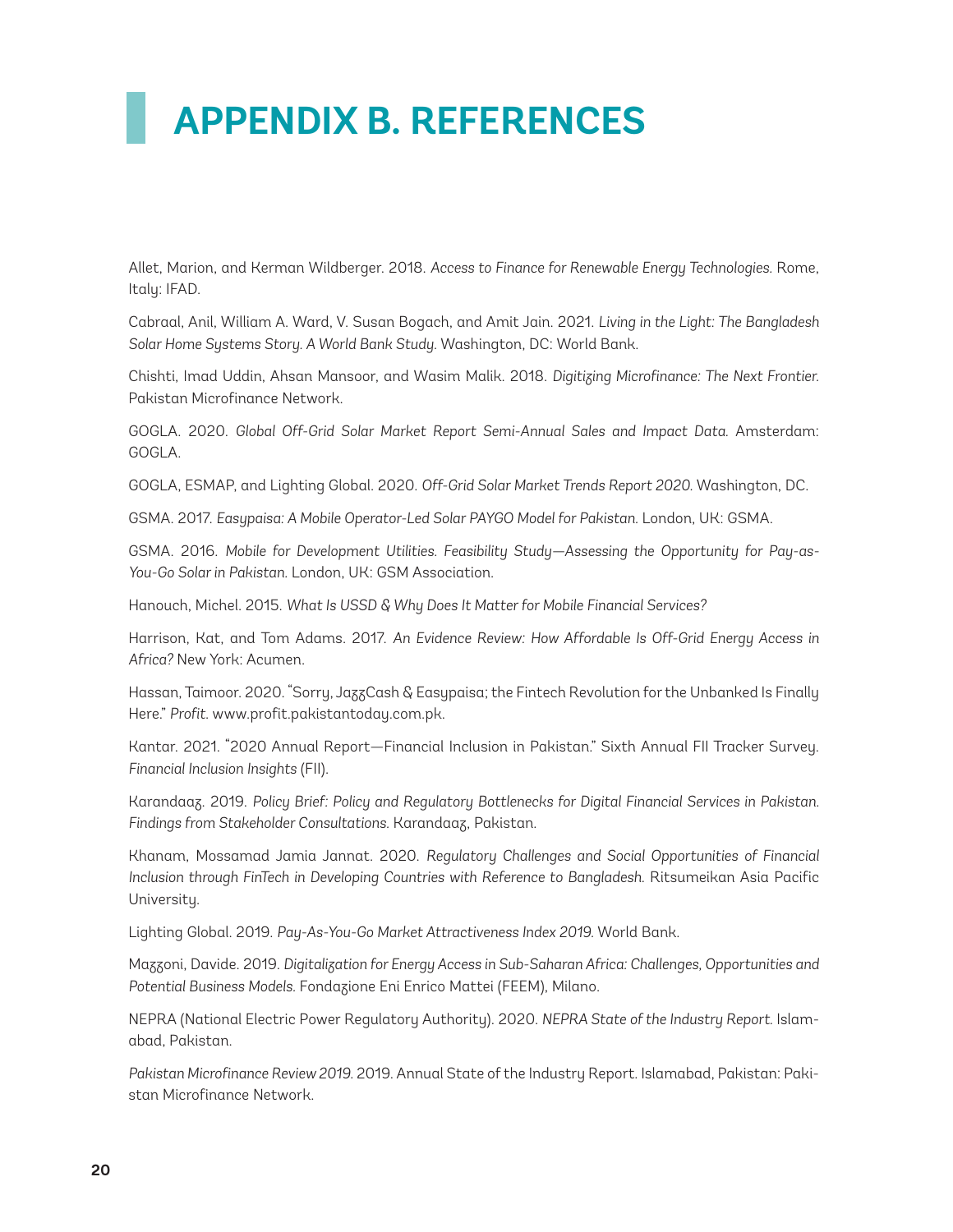*Pakistan Off-Grid Lighting: Consumer Perceptions Study Overview.* 2015. Washington, DC: International Finance Corporation (IFC).

*Pakistan Social & Living Standards Measurement Survey (PSLM) 2018–19 National/Provincial (Social Report).* 2019. Islamabad, Pakistan: Pakistan Bureau of Statistics.

*Pakistan Telecommunication Authority Annual Report 2020.* 2020. Islamabad, Pakistan: Pakistan Telecommunications Authority. www.pta.gov.pk.

SBP (State Bank of Pakistan). *Branchless Banking Statistics (July–Sep 2021).* Karachi, 2021.

SE4ALL. 2019. *SE4ALL Global Tracking Framework Database.* Washington, DC: World Bank, IRENA and ESMAP.

Waldron, Daniel, and Xavier Faz. 2016. *Digitally Financed Energy: How Off-Grid Solar Providers Leverage Digital Payments and Drive Financial Inclusion.* CGAP.

Wiemann, Marcus, and David Lecoque. 2019. "The Weekend Read: A Bump in the Road for Pay-as-You-Go Solar and Self-Sustainability." *PV Magazine*, 2019.

Winiecki, Jacob, and Kabir Kumar. 2014. *Access to Energy via Digital Finance: Overview of Models and Prospects for Innovation.* Washington, DC: CGAP.